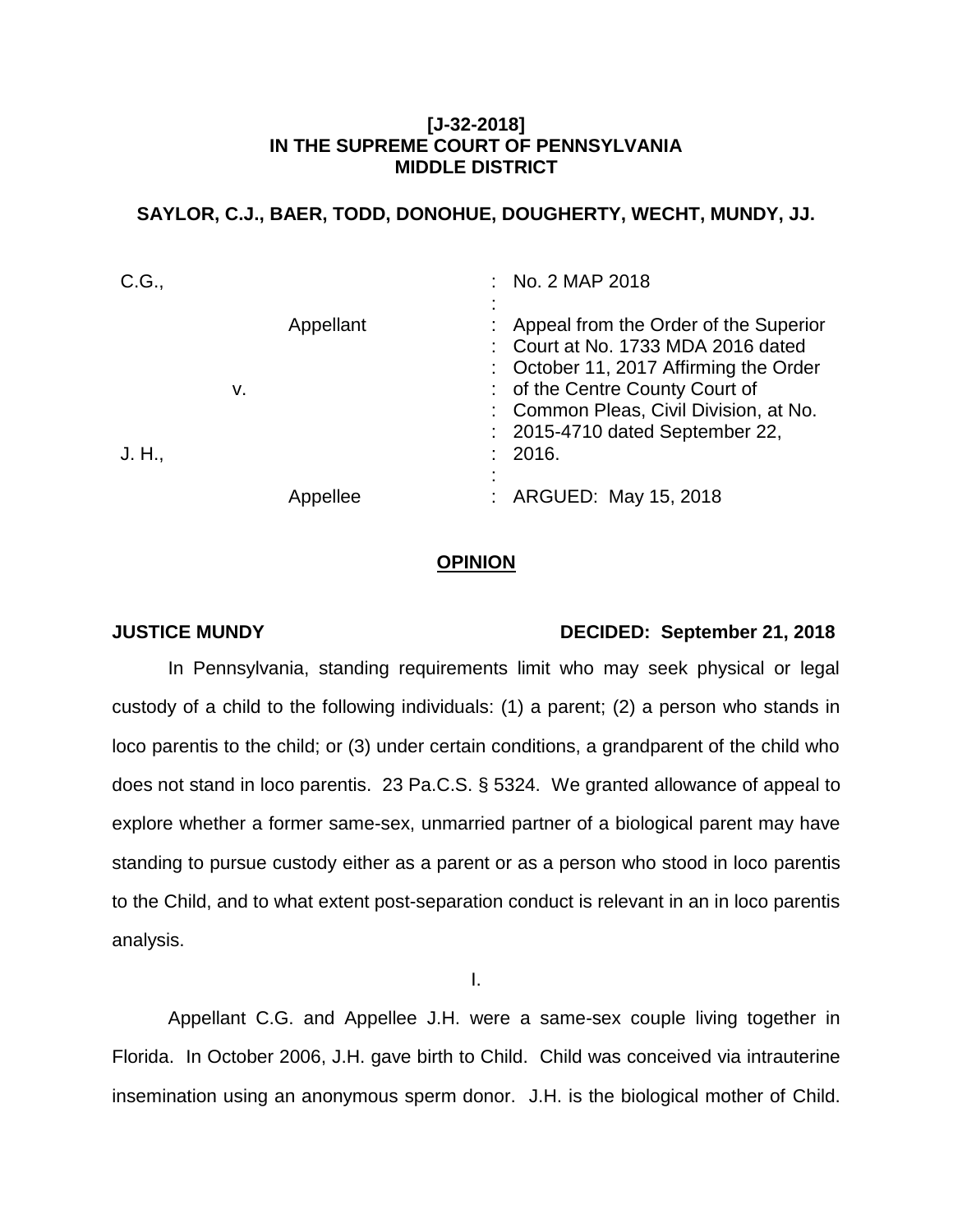C.G. shares no genetic connection with Child, and did not adopt Child.<sup>1</sup> Following Child's birth, the couple continued to live together for approximately five years before separating. J.H. and Child moved to a separate residence in Florida in February 2012, and they relocated to Pennsylvania in July 2012.

On December 8, 2015, C.G. filed a custody complaint seeking shared legal and partial physical custody of Child alleging she "acted (and acts) as a mother to the minor child as well, as the minor child was conceived by mutual consent of the parties, with the intent that both parties would co-parent and act as mothers to the minor child." Custody Compl., 12/8/15, at ¶ 3. She averred further that "[i]t is in child's best interests and permanent welfare to have a relationship with both parents." *Id.* at ¶ 7. C.G. continued that she "mutually agree[d] to have a child with [J.H.], and both participated in selecting a sperm donor in order for [J.H.] to conceive their minor child." *Id.* C.G. claimed she served daily as Child's mother from the time of conception and birth until 2011 by, for example, appearing at pre-natal appointments, participating in the birth of Child, and cutting his umbilical cord. *See id.* With respect to her relationship with Child following the dissolution of her relationship with J.H., C.G. claimed that J.H. began withholding Child from C.G. in February 2012,<sup>2</sup> allowing only once a week contact, despite C.G.'s requests for more; J.H. moved Child to Pennsylvania without notifying or consulting C.G.; C.G. has had

<sup>&</sup>lt;sup>1</sup> The parties agree that at the time of Child's birth in 2006, same-sex second-parent adoption was not legal in Florida, and although it became legal in 2010, the parties did not discuss pursuing adoption. *See* N.T., 2/5/16, at 8 (C.G. testified the parties did not talk about adoption following its legalization in Florida); *id.* at 57(J.H testified the issue of adoption "was never raised."); *see also* N.T., 4/12/16, at 310.

<sup>&</sup>lt;sup>2</sup> C.G. lists the dates of J.H. and Child's move from the shared residence and their move to Pennsylvania as occurring in February and July of 2011, respectively. *See* Custody Compl., 12/8/15, at ¶ 12. However, the record indicates that the relevant time of separation began in 2012. *See*, *e.g*. N.T., 2/5/16, at 5-6 (C.G. testified that she and J.H. separated in February 2012 and that J.H. moved to Pennsylvania in July 2012, and acknowledged the error in the custody complaint.).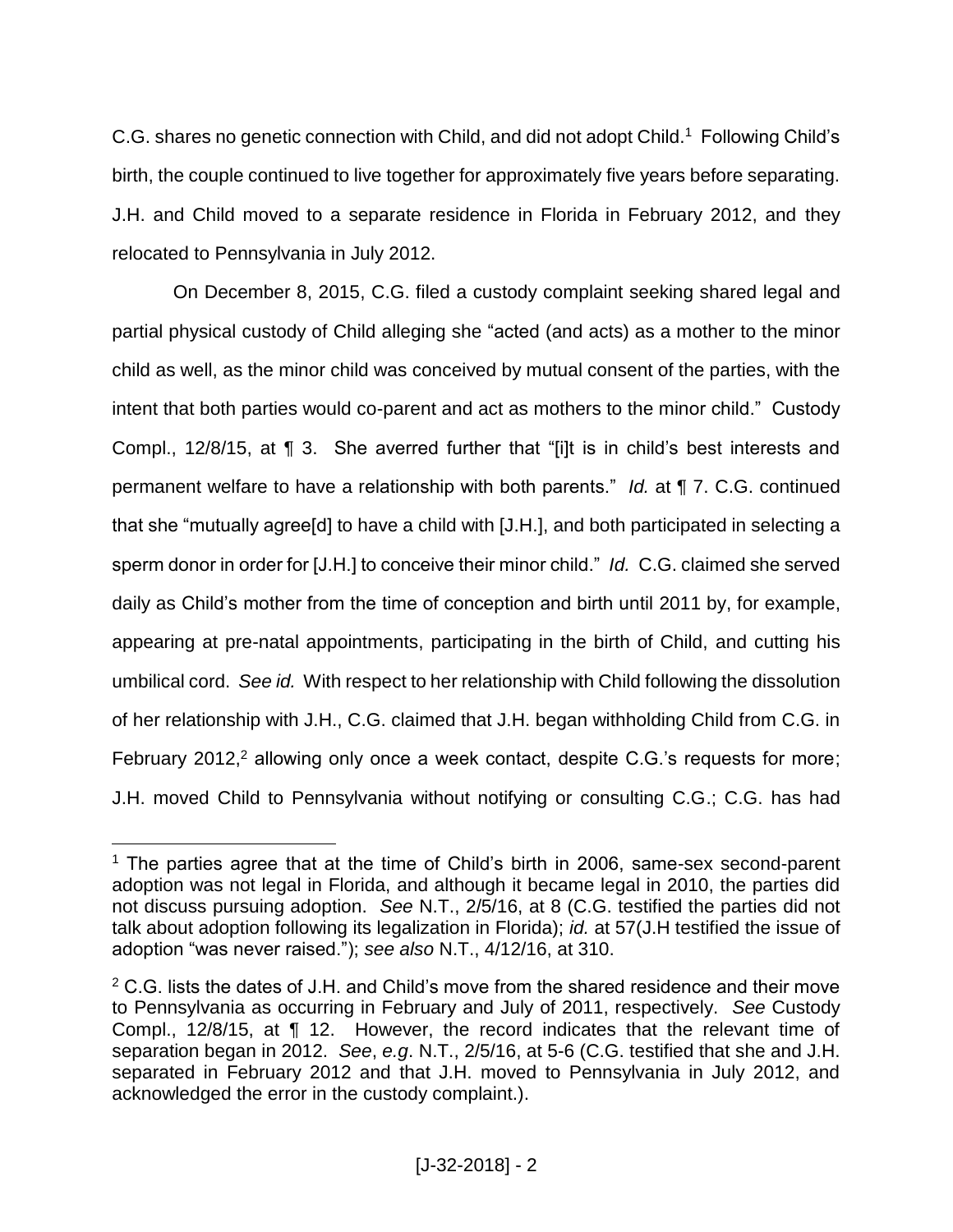minimal and inconsistent contact with Child, via telephone and one physical contact since J.H. and Child relocated to Pennsylvania; J.H. represented to C.G. she could have more regular contact with Child following the parties' settling financial matters attendant to their separation, but following the parties' resolution of those matters, J.H. did not permit C.G. to see or have contact with Child. *See id.*

On January 6, 2016, J.H. filed preliminary objections to the complaint asserting that C.G. lacked standing to bring an action for any form of custody under 23 Pa.C.S. § 5324 because C.G. is not a parent, does not and did not ever stand in loco parentis to Child, and is not a grandparent. *See* Prelim. Objections, 1/6/16, at ¶¶ 7-11. J.H. disputed that Child was conceived by mutual consent with the intent to co-parent. Rather, she contended that "the decision to have a child was solely that of [J.H.] . . . [C.G.] made it clear to [J.H.] that [C.G.] did not want another child (having two children of her own from a prior relationship) and that [J.H.] would bear responsibility for the child she conceived[.]" *Id.* at ¶ 12. J.H. continued that she bore all costs of Child with the exception of limited situations in which C.G. contributed "minimally," and "since the child's birth [J.H.] has acted as the sole parent for the child. [C.G.'s] involvement was solely that of [J.H.'s] girlfriend from the child's birth until November 2011[.]" *Id.* Additionally, she asserted that pursuant to C.G.'s desire not to be a parent to Child, J.H. "made all decisions regarding the child's education, medical care, growth and development, and attended to all of his daily, educational and medical needs with the exception of limited times during which [C.G.] babysat for [J.H.]" *Id.* J.H. claimed that, in December 2011, C.G. asked J.H. to move out of the shared residence by February 2012 because C.G. wanted to continue a romantic relationship with a woman with whom she was having an affair. *See id.* J.H. agreed that she and Child moved out of the house in February 2012, and moved to Pennsylvania in July of that year. *See id.* She additionally agreed that C.G. "has spoken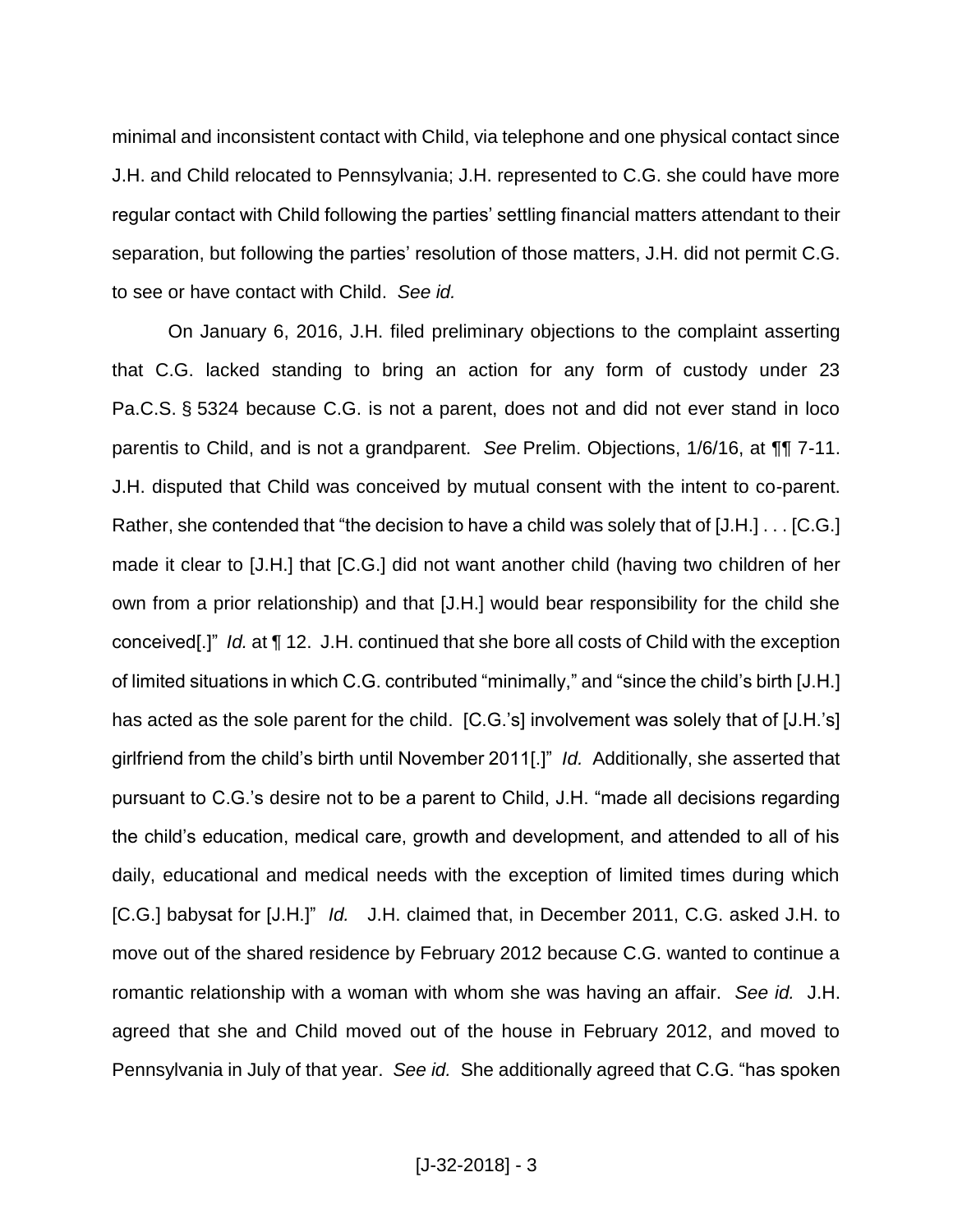with the child only minimally and seen him only one time, which was in March 2014." *Id.* She continued that since the move, C.G. has not provided financial support to Child except for one week of camp and one month of before and after school care, and has occasionally sent nominal gifts. *See id.* She sought dismissal of the complaint based on legal insufficiency and lack of capacity to sue. *See* Pa.R.C.P. 1028(a)(4) and (5).

C.G. filed a response to the preliminary objections on January 25, 2016, in which she claimed standing as a parent under Section 5324(1) or "at the very least" as a person in loco parentis to Child under Section 5324(2). *See* Response to Prelim. Objections, 1/25/16, at ¶¶ 7-11. She generally disputed the factual representations in J.H.'s preliminary objections in support of her own account of the decision to conceive and parent Child. *See id.* at 12.

The trial court held hearings over three days at which a number of witnesses testified and conflicting evidence was presented. Consistent with the assertions in the complaint and responses, the gravamen of the parties' respective presentations was C.G.'s participation in the conception, birth, and raising of Child, the intent of the parties with respect thereto, and the perception others held of the household or family dynamic. For example, C.G. testified she and J.H. "planned to have a child together[;]" that J.H. did not begin the process of trying to become pregnant until C.G. consented; the couple would look for donors together on a donor site; and she considered Child her son from the time he was born. N.T., 4/12/16, at 38-55. Following his birth, C.G. described her relationship with Child as a parent/child relationship. *See id.* at 103. J.H., by contrast, testified the decision to have a child was hers alone, she did not consider C.G. to be a parent to Child, or hold her out to others as such. *See* N.T., 2/5/16, at 28-29 ("[C.G. did not want a child[,]" but "tolerated the idea" of J.H. having one.); *see also* N.T.,4/12/16, at 207-08 ("I wanted to have a child. [C.G.] did not want that, and I let her know I made an appointment with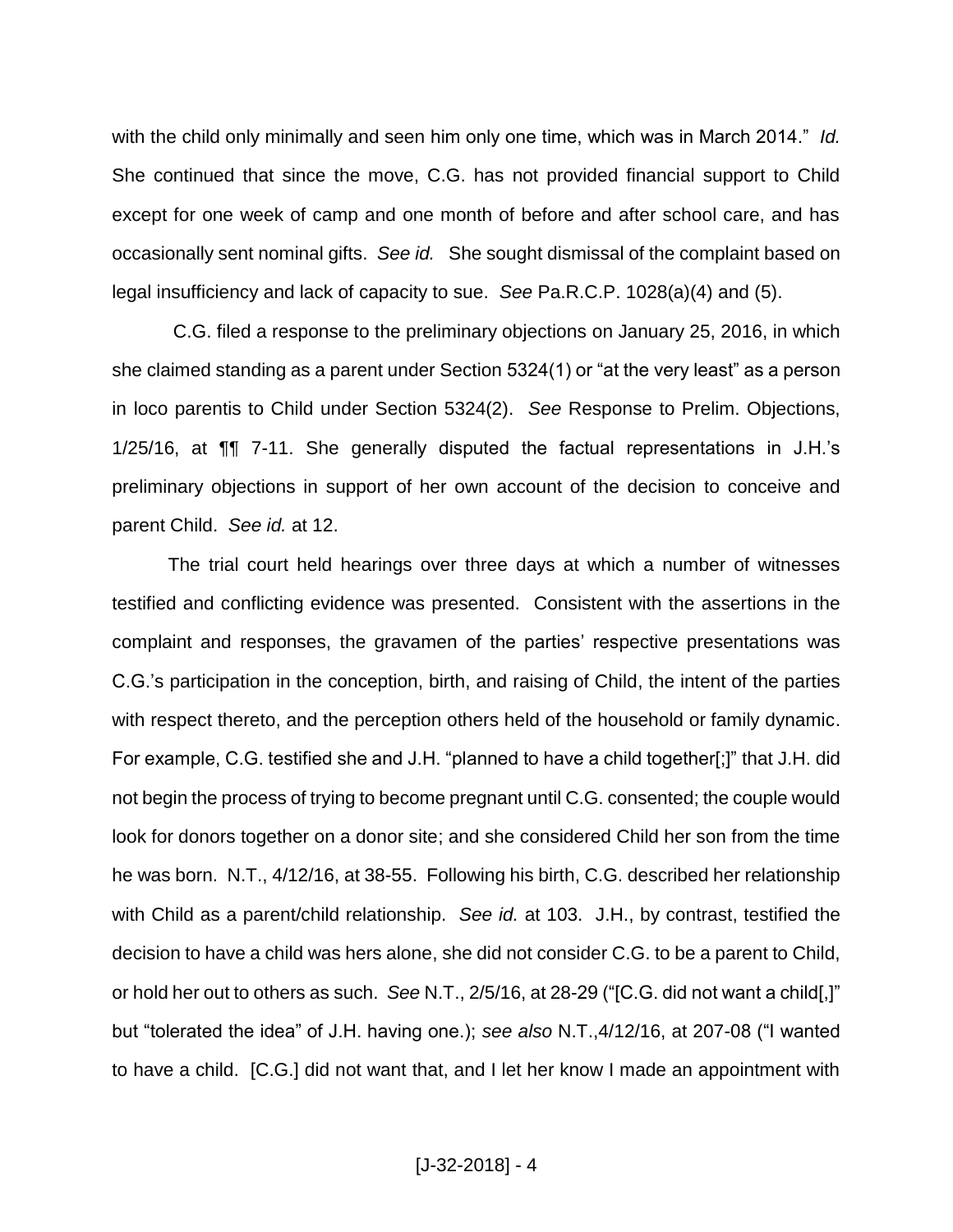a fertility doctor, and I was moving forward with that for myself."); *id.* at 222 ("I am [Child's] mom, and [C.G.] is not.").

In all, the trial court heard from 16 witnesses, offering differing testimony on issues bearing on the parties' relationship between and among J.H., Child, C.G., and her daughters (who were, at the relevant time, college age), the intent of the parties prior to and after Child's conception and birth, and parental duties performed for Child. C.G. offered a number of witnesses supporting her position that she acted as a mother to Child and that she and J.H. undertook jointly to conceive and raise child. *See, e.g.,* N.T., 2/5/16, 85-91 (C.G.'s daughter, Christine Comerford, testifying she understood J.H. and C.G. were having a baby together, she was told the Child was her brother, C.G. performed day-to-day activities for Child including picking him up from school, bathing him, and preparing meals); *id*. at 118-130 (C.G.'s daughter, Lauren Comerford, testifying she understood her mother and J.H. were having a baby together, her mother tended to Child and attended his activities as he grew older, and they took vacations together as a family); N.T., 6/20/16, at 123-28 (Terri Michaels, friend and work colleague of C.G., former colleague of J.H., testifying she understood J.H. and C.G. were having a baby together, C.G. would arrange for Terri and her daughter to babysit Child, and she observed C.G. perform parental duties such as preparing Child's meals, playing with him, or correcting him). J.H., by contrast, offered a number of witnesses who testified that J.H. decided unilaterally to have a child and was Child's primary caregiver. *See, e.g.*, N.T., 4/12/16, at 7-11 (Katina Gray, one of Child's babysitters in Florida, testifying J.H. hired her and would discuss Child's needs with her and perceiving C.G.'s involvement with Child akin to "a babysitter"); N.T., 6/20/16, at 17-22 (Dr. Alicia Chambers, J.H.'s friend, testifying to her discussions with J.H. about her commitment to becoming a mother despite the fact that C.G. "didn't want that," "wanted to be free[,] and had her own children" and her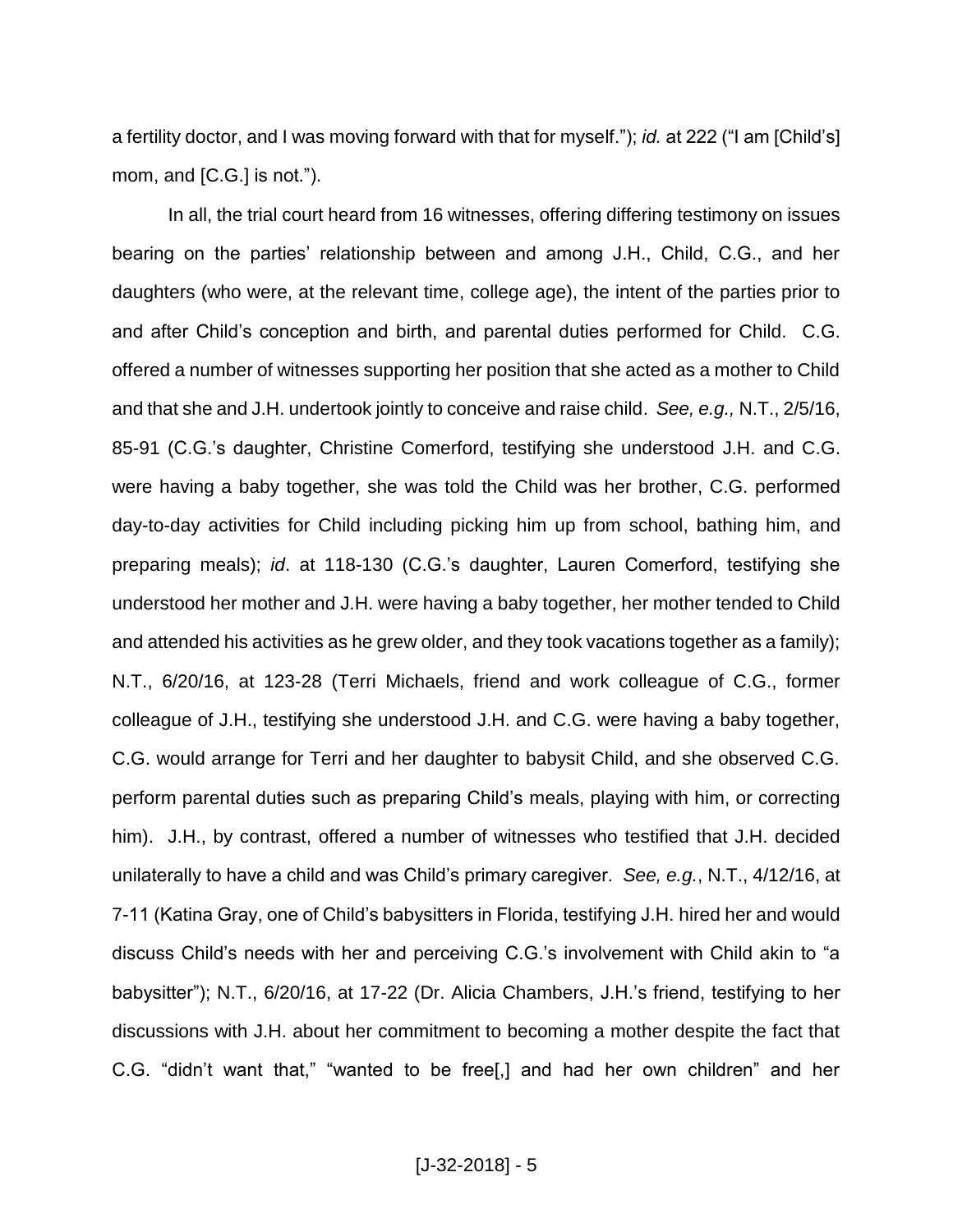understanding that C.G. did not want to have a child. She explained that C.G. and J.H. had an arrangement "that this was [J.H.'s] child, and therefore, [J.H.] was going to do the work that was involved..."); N.T., 6/20/16, at 48 (J.H.'s brother testifying "it was clear" C.G. did not desire to have a baby, J.H. performed the parental caretaking of Child, and J.H. asked him and his wife to be Child's godparents and "take care of [Child] if anything would happen to [J.H.]").

A number of exhibits, including handwritten notes, e-mails, Child's medical records, and Christmas cards were also admitted into evidence by the parties attempting to evidence or refute C.G.'s status as a parental figure to Child.

On September 22, 2016, the trial court issued an opinion and order sustaining J.H.'s preliminary objection as to C.G.'s standing to pursue custody.<sup>3</sup> The trial court concluded that C.G. was not a parent pursuant to Section 5324(1) because both parties agreed that at the time and place of Child's birth, same-sex marriage and second-parent adoptions were not recognized. Thus, it proceeded to determine whether C.G. stood in loco parentis to Child.

In its analysis, the trial court outlined certain undisputed facts, i.e, that Child was conceived while the parties were in a relationship, Child referred to C.G. as "Mama C[.]," the parties had a commitment ceremony, and C.G. was present for the birth and christening of Child. *See* Trial Ct. Op. at 5. It then made a number of findings of fact regarding the disputed evidence and testimony of the parties which are supported by the record. First, the trial court looked to whether any documentation existed evidencing the parties' intent that C.G. be viewed as a co-parent to Child. The court noted that C.G. is not listed on Child's birth certificate nor does he bear her name, and notwithstanding the

 $3$  Because the trial court sustained the preliminary objection regarding standing, it did not rule on J.H.'s preliminary objection in the nature of a demurrer.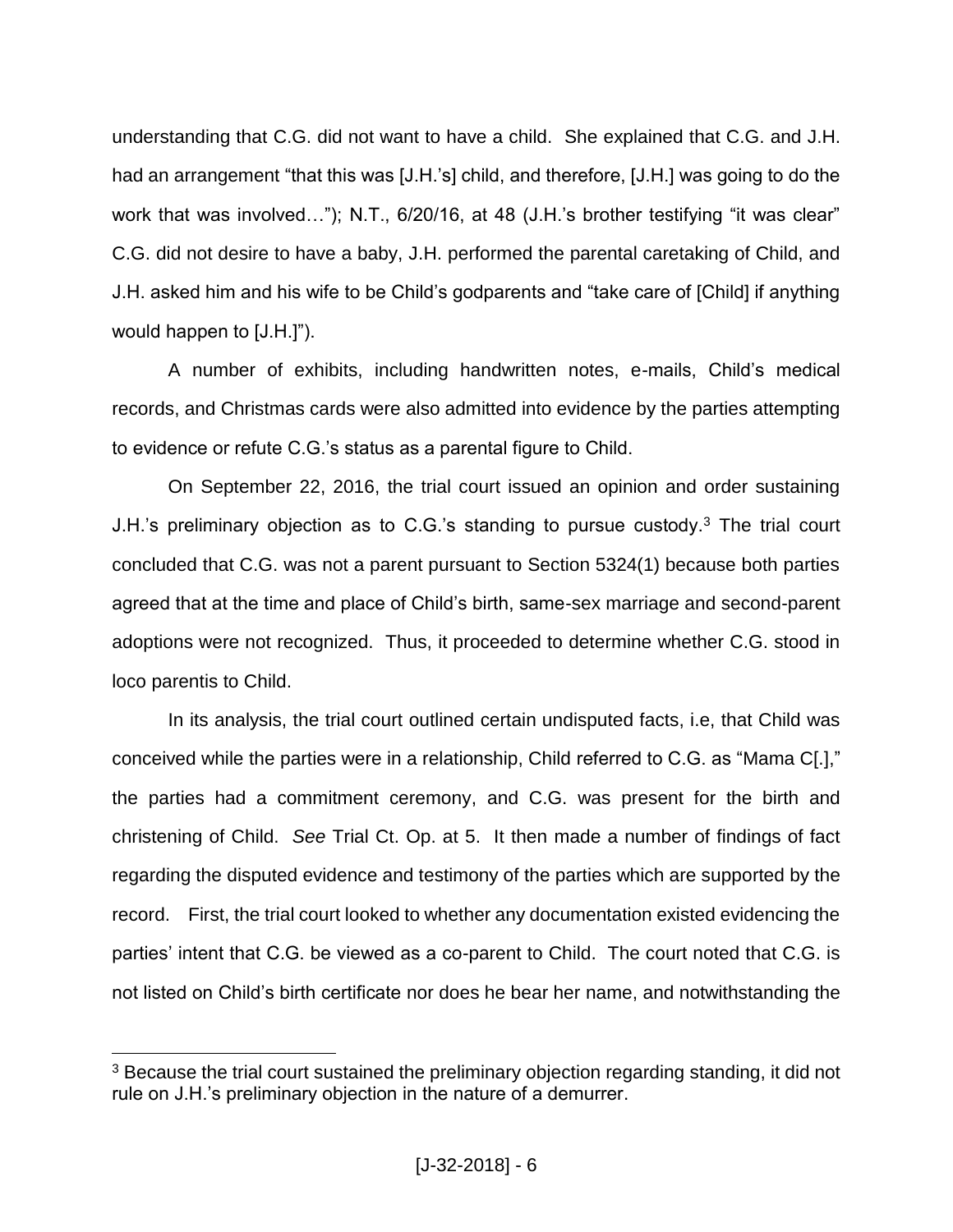fact that Florida did not allow second-parent adoption at the time Child was born, neither party suggested adoption following its legalization in 2010 nor executed or memorialized a co-parenting agreement. *See id.* at 6. The trial court considered a note written by J.H. to C.G. that referenced the hope of "having a child together" and one expressing J.H.'s happiness following her baby shower, as well as the fact that Child was a beneficiary on C.G.'s life insurance policy and was carried on her medical and dental insurance plans, prior to separation. *Id.* at 6. However, in weighing the evidence, it concluded "[t]wo letters and one policy" did not overcome J.H.'s testimony that C.G. did not agree to have a child, but merely acquiesced to J.H. having one. *Id.* Moreover, it credited J.H.'s testimony that following the couple's separation, C.G. removed J.H. and Child from her medical and dental policies and would not continue to provide coverage for Child. The trial court found other documentation similarly demonstrated that C.G. was not a parent, and that J.H. did not hold her out to be a parent to others. Specifically, on school and medical forms, C.G. was listed as an emergency contact or as "partner" to J.H., rather than as a parent or mother, and on certain paperwork for activities, she was omitted entirely. *See id.* at 7.

Focusing on the pre-separation period of time, the court evaluated the various and conflicting testimony on C.G.'s discharge of parental duties toward Child. The trial court found it significant that J.H. did not consult C.G. when choosing Child's doctor, preschool, and extra-curricular activities, and J.H. was responsible for the scheduling of Child's appointments, events, and made the childcare arrangements. The court found C.G. occasionally attended activities, appointments, and provided care; however, it further found that such contributions did not amount to the discharge of parental duties, and that J.H. did not encourage C.G. to assume the status of a parent. *See id.* at 8. Turning to the couple's finances, the trial court highlighted that J.H. testified that she solely purchased the items necessary for Child's care, and the couple split household expenses.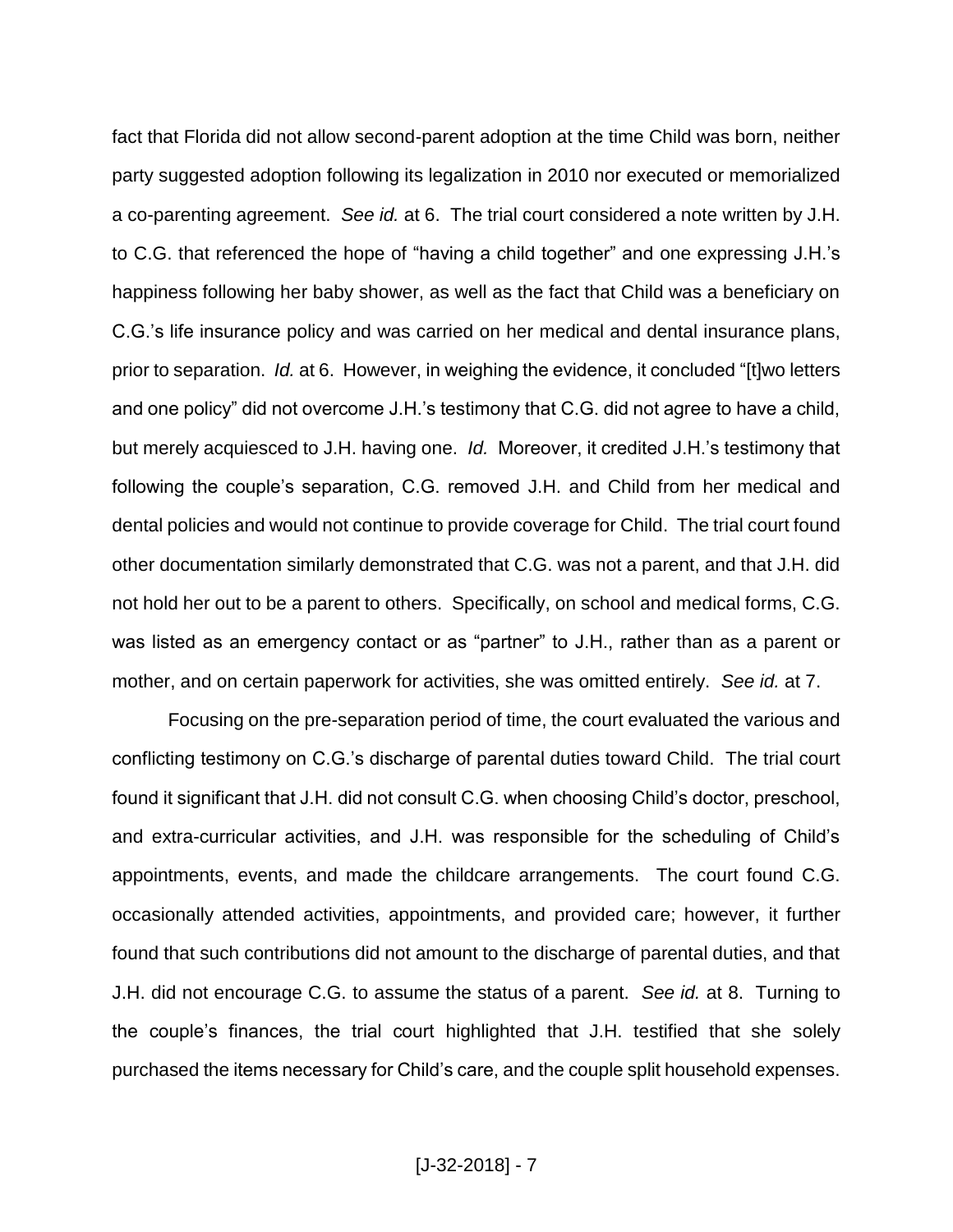The court found C.G. financially contributed to the household overall which created a tangential benefit to Child. *Id.* 

With respect to C.G.'s family and testimony offered by her daughters and father reflecting familial titles, such as, in the case of C.G.'s parents, "Grandma A[.]" and "Grandpa J[.]," the court found the interactions were incidental to J.H. and C.G.'s relationships and titles were created for convenience rather than demonstrating an actual familial bond or connection. *See id.* at 8.

The court briefly touched on whether a parent/child bond existed between C.G. and Child. It acknowledged that because the hearings were pursuant to preliminary objections and not a custody determination, evidence was not offered directly on the subject of a bond. It found, nevertheless, that testimony elicited at the hearing demonstrated that Child is well-adjusted and does not request to see C.G. *See id.* at 9.

Finally, the court reviewed evidence regarding the post-separation conduct of C.G. It noted that C.G. did not request to be involved in the educational, medical, or day-to-day decisions concerning Child, C.G. sent nominal care packages, but has only seen Child once since July 2012, in March 2014, when he and J.H. visited Florida. *See id.* The court found that the level of contact for a period of approximately four years is not consistent with a person who has discharged parental duties or assumed parental status. *Id.* at 10. It did not credit C.G.'s assertion that J.H. withheld Child; rather it found J.H. permitted occasional phone contact, provided updates via text messages and email, and accepted gifts for Child. *See id.* It noted J.H.'s account that such interactions were consistent with C.G.'s overall involvement in Child's life and the same as the type of involvement she permitted other friends to have. *Id.* The court concluded that "the parties' post-separation conduct is consistent with the finding that [C.G.] was not a parent to the child." *Id.*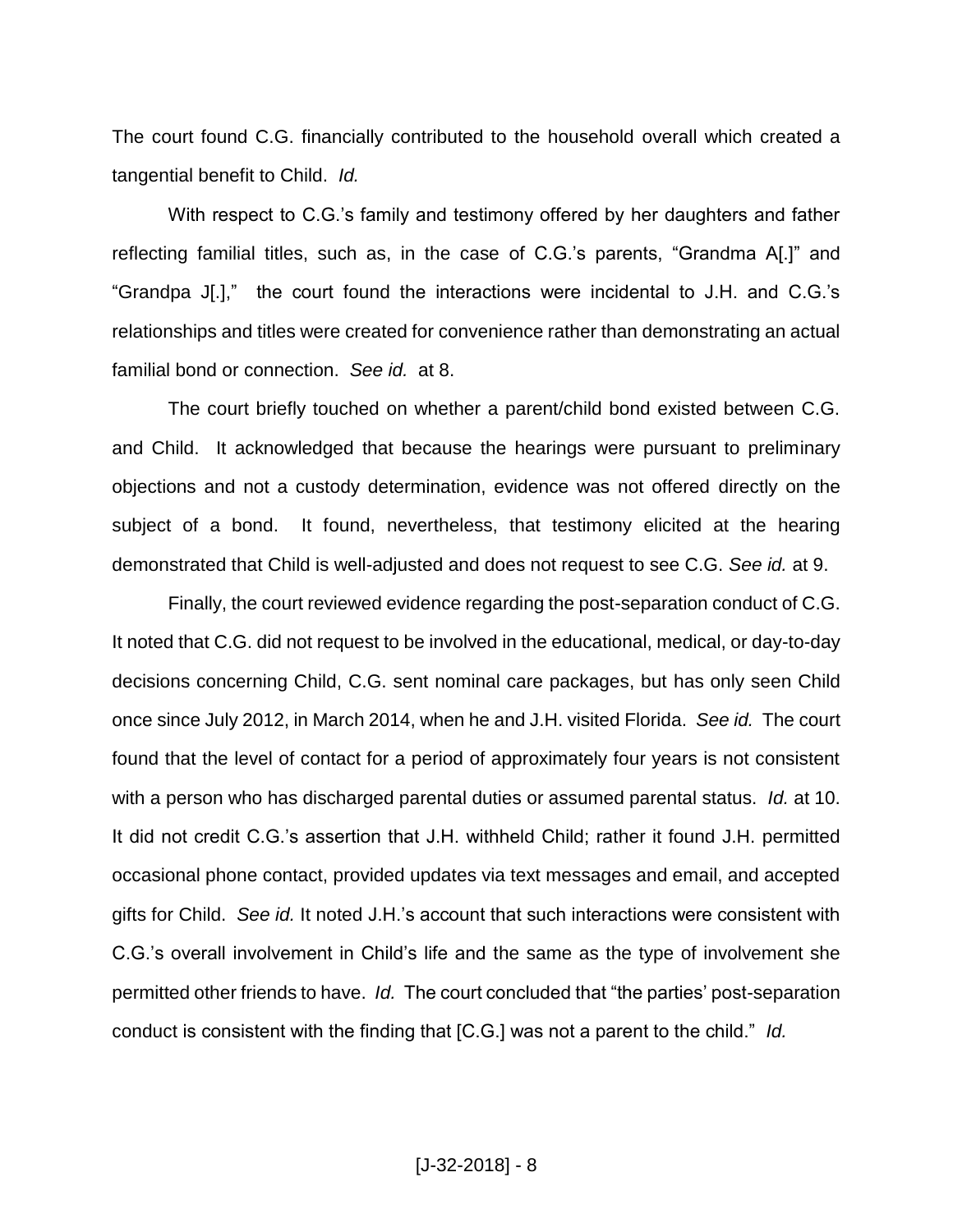C.G. filed a direct appeal arguing, inter alia, the trial court erred in ruling she was not a parent under Section 5324(1) because she and J.H. jointly conceived and raised Child. The Superior Court concluded the trial court did not err because Pennsylvania "case law has consistently treated same-sex life partners who have not adopted a child as third parties for purposes of custody matters" and C.G. has failed to cite to a statute or case law establishing a non-biological, non-adoptive former partner can be a parent. *C.G. v. J.H.*, 172 A.3d 43, 51-52. (Pa. Super. 2017). C.G alternatively argued the trial court erred in finding that she did not stand in loco parentis to Child. The Superior Court concluded that the trial court's holding was based "on the unique facts of this case" and it's opinion "reflect[ed] a careful, thorough, and proper consideration of the evidence presented by *both* parties, and did not, as C.G. alleges, simply disregard the evidence in her favor." *Id.* at 58-59. Because the decision of the trial court rested on credibility determinations made within the trial court's discretion, the Superior Court affirmed the ruling that C.G. did not stand in loco parentis to Child. *See id.* at 59. Finally, the Superior Court addressed and dismissed C.G.'s argument that the trial court erred by affording too much weight to the post-separation conduct of the parties in its analysis. It observed that the trial court did not find that C.G. was denied standing based on her post-separation conduct; rather, the trial court viewed all of the evidence, including pre-and postseparation conduct, when it evaluated whether C.G. ever stood in loco parentis to Child. *Id.* at 60.

In a concurring opinion, Judge Musmanno questioned whether C.G. should be treated as a third-party for the purpose of custody and suggested "it may be time to revisit the issue of the appropriate standard and presumptions to be applied in determining standing where a child is born during a same-sex relationship." *Id.* at 60 (Musmanno, J., concurring). He further notes that same-sex marriage was not allowed in Florida at the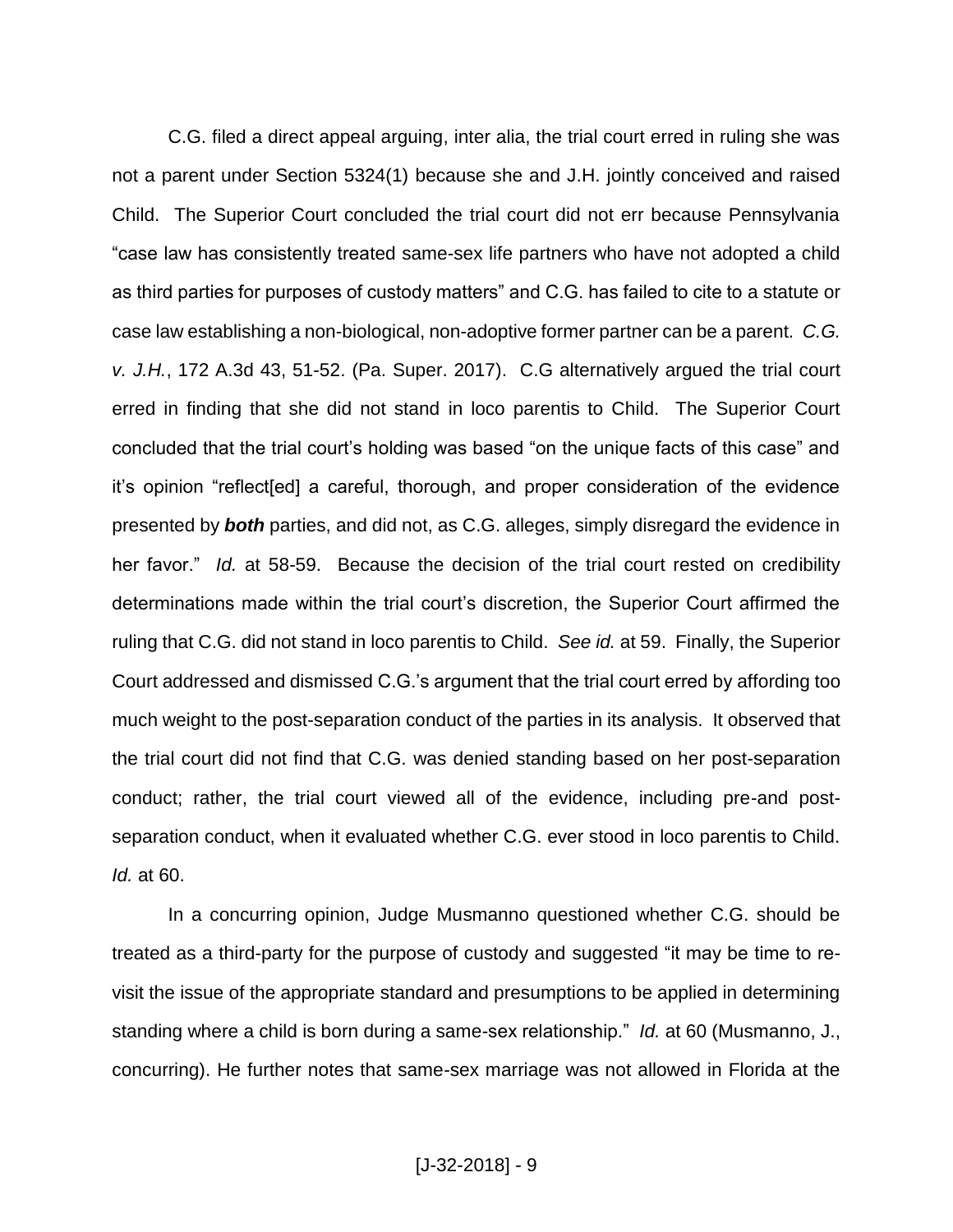time, and suggests that if C.G. were a male, she would have standing as a parent, seemingly assuming that J.H. and C.G. would have formally married had it been legal or had they been in a heterosexual relationship. *See id.* n. 1.

We granted C.G.'s petition for allowance of appeal to consider the following question.

> Whether the Superior Court erred in affirming the decision of the trial court that a former same-sex partner lacked standing both 1) as a parent and 2) as a party who stood in loco parentis to seek custody of the child born during her relationship with the birth mother where the child was conceived via assisted reproduction with an anonymous sperm donor and the parties lived together as a family unit for the first five years of the child's life.

*C.G. v. J.H.*, 179 A.3d 440 (Pa. 2018) (per curiam).

II.

Before addressing the arguments of the parties, we outline some general principles regarding standing in custody matters. The fundamental concept of standing ensures that a party seeking to litigate a matter has a substantial, direct, and immediate interest in the subject-matter of the litigation. *Ken R. on Behalf of C.R. v. Arthur Z.*, 682 A.2d 1267, 1270 (Pa. 1996); *see D.G v. D.B.*, 91 A.3d 706, 708 (Pa. Super. 2014). "In the area of child custody, principles of standing have been applied with particular scrupulousness[.]" *D.G.*, 91 A.3d at 708. This stringent application of standing principles serves to protect both the interest of the court system by ensuring that actions are litigated by appropriate parties and the interest in keeping a family unit free from intrusion "by those that are merely strangers, however well-meaning." *Id.* (citation omitted). Indeed, in evaluating whether a Washington state statute conferring standing to "any person" to seek visitation of children, the United States Supreme Court has recognized the significant interest at stake in the context of persons seeking judicial intervention to gain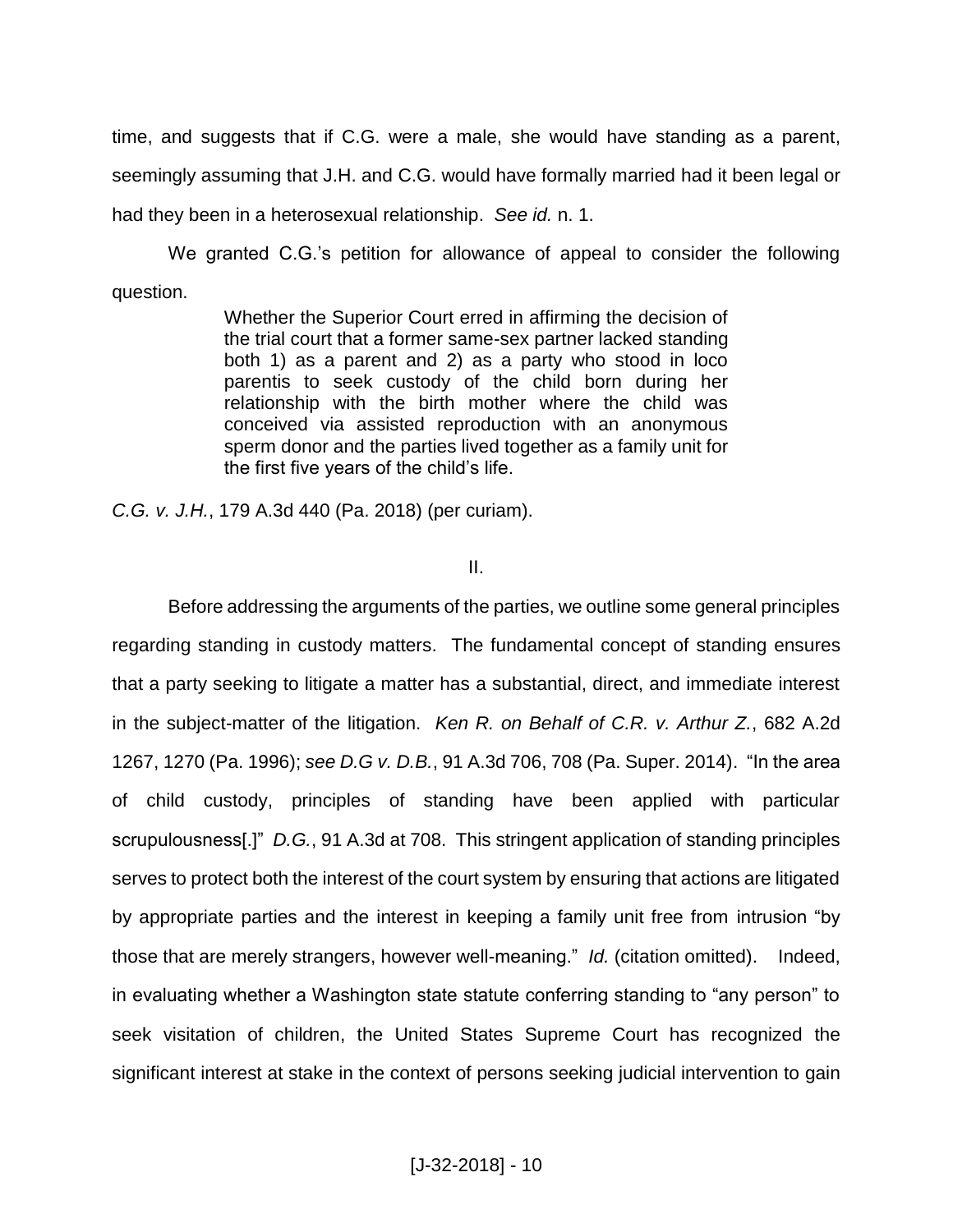visitation or custody of children. "The liberty interest . . . of parents in the care, custody and control of their children-is perhaps the oldest fundamental liberty interest recognized by this Court." *Troxel v. Granville*, 530 U.S. 57, 65 (2000). In Pennsylvania, Section 5324 of the Domestic Relations Code limits the classes of persons deemed to have a substantial, direct, and immediate interest in the custody of children by conferring standing only upon "(1) a parent of the child[;] (2) a person who stands in loco parentis to the child[; and] (3) a grandparent of the child who is not in loco parentis to the child[,]" under certain circumstances. 23 Pa.C.S. § 5324. Determining standing in custody disputes is a threshold issue that must be resolved before proceeding to the merits of the underlying custody action. *K.C. v. L.A.*, 128 A.3d 774, 779 (Pa. 2015). It "is a conceptually distinct legal question which has no bearing on the central issue within the custody action-who is entitled to physical and legal custody" of a child in light of his or her best interests. *Id.* Issues of standing are questions of law; thus, the standard of review is de novo and the scope of review is plenary. *K.W. v. S.L.*, 157 A.3d 498, 504 (Pa. Super. 2017). With that in mind, we turn to the question of C.G.'s standing in the instant case.

#### III.

#### A. *Standing as a parent*

C.G. argues that she is a "parent" to Child under 23 Pa.C.S. § 5324(1) because Child was conceived via assistive reproductive means using an anonymous sperm donor; Child was born to C.G.'s partner, J.H., during their relationship; C.G. participated in parenting Child; and C.G., J.H., and Child lived together as a family unit for the first five years of Child's life. C.G.'s Brief at 19, 24. She contends the Superior Court erred when it held the term "parent" is limited to the biological or adopted parents of a child. She urges this Court to hold that legal parentage under Section 5324(1) should include those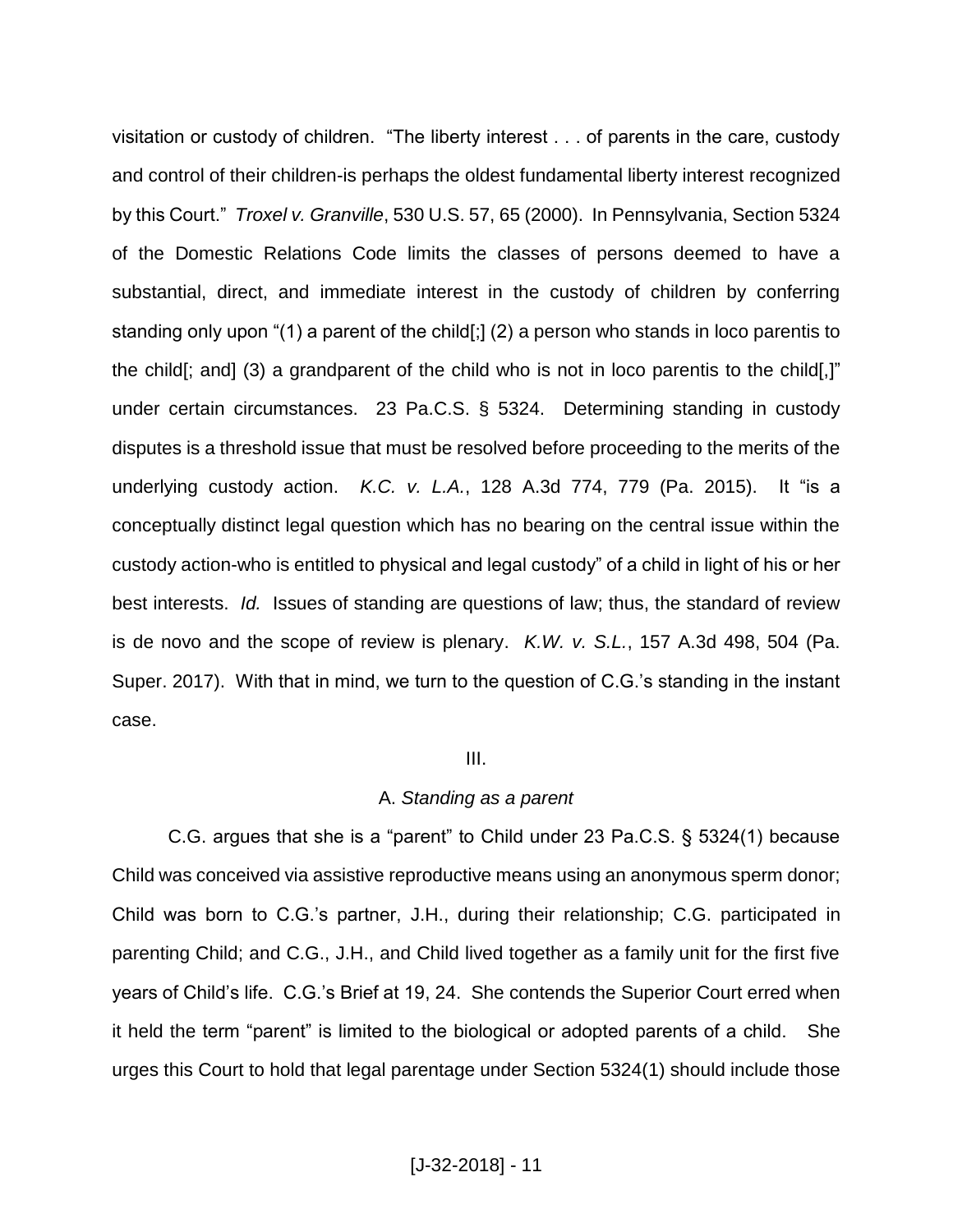who intend to bring a child into the world with the use of assistive reproductive technology and then co-parent the child subsequently born through that process, in addition to the traditional concepts of parentage by biology and adoption. *See id.* at 21. She highlights that medical options to conceive are varied and open to a variety of intended parents.<sup>4</sup> Moreover, same-sex couples, in particular, necessarily feature non-biological parent/child relationships because the couple "must turn to donor gametes to conceive." *Id.* at 25. C.G. reasons that reading this Court's decision in *Ferguson v. McKiernan*, 940 A.2d 1236 (Pa. 2007) with the Superior Court's decisions in *In re Baby S.*, 128 A.3d 296 (Pa. Super. 2015); *J.F. v. D.B.*, 897 A.2d 1261 (Pa. Super. 2006); and *L.S.K. v. H.A.N.*, 813 A.2d 872 (Pa. Super. 2002), illustrates that a genetic connection to a child is not determinative of legal parentage in cases involving assistive reproductive technologies. *See id.* at 27-35.

Consequently, C.G. advocates for an intent-based approach to determining legal parentage when a child is born through the use of assistive reproductive technology. *See id.* at 27-35. C.G. also posits that this intent-based approach is consistent with how other

<sup>&</sup>lt;sup>4</sup> C.G. notes that in 2014, for example, there were 60,000 live births that were the result of in vitro fertilization and the number of children born as a result of donor gametes and gestational carriers has increased. *See* C.G.'s Brief at 25.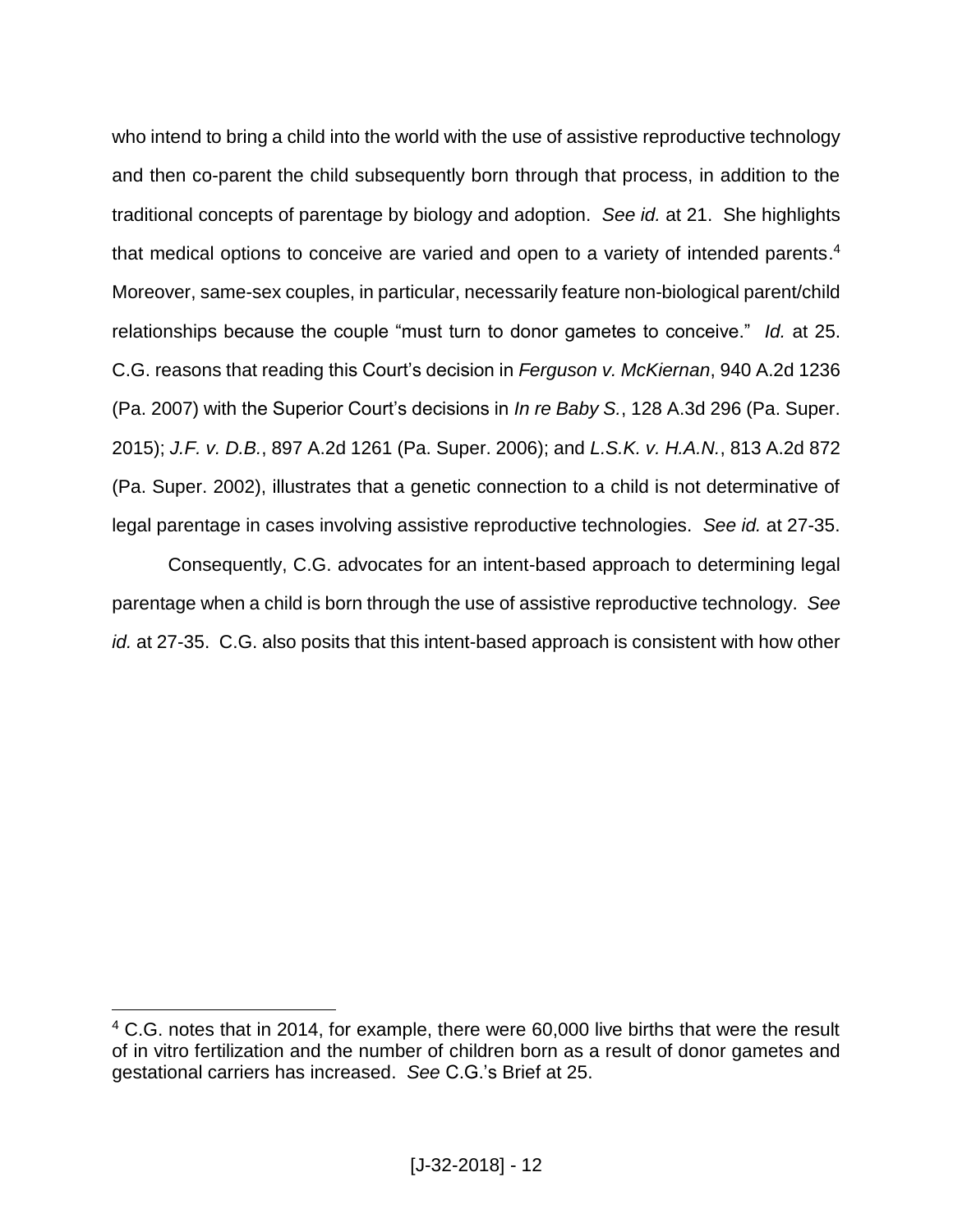jurisdictions and the Uniform Parentage Act (2017) have addressed related issues.<sup>5</sup> C.G.'s Brief at 35-38.<sup>6</sup>

J.H. emphasizes the stringent test applied in determining who has standing in child custody matters is essential to preventing unnecessary intrusion into a family. *See* J.H.'s Brief at 38-42. She continues that the cases C.G. relies on for the proposition that parentage may be determined by intent do not support that reading of the case law because those cases do not relate to parentage by intent, but parentage by mutual assent of the parties. *Id.* at 49. She continues that "it would be wrong to allow [C.G] to be

 $\overline{a}$ 

C.G. seems to suggest she is entitled to a presumption of parentage based on, inter alia, the uncontested fact that she and J.H. participated in a commitment ceremony in Florida prior to Florida's recognition of same-sex marriage. *See, e.g. Brinkley v. King*, 701 A.2d 176, 177 (Pa. 1997) (OAJC) ("One of the strongest presumptions in Pennsylvania law is that a child conceived or born in marriage is a child of the marriage."). However, addressing whether a commitment ceremony in another state should be considered a marriage for purposes of applying presumptions of parentage is beyond the scope of the legal issue presented and the facts of this case. The trial court explained in its Pa.R.A.P. 1925(a) opinion that it wished to clarify that the focus of its analysis was on C.G.'s "actions and/or lack of actions. This finding in no way unconstitutionally restricts persons in a same-sex relationship from being able to reproduce and share legal parentage." Trial Ct. Op., 10/31/16. Moreover, it is not disputed that the parties declined to register with their county as domestic partners or pursue adoption once it became legal.

<sup>6</sup> Academy of Adoption and Assisted Reproduction Attorneys has submitted an amicus curiae brief in support of C.G. Amicus argues the trial court erred by concluding that biology and adoption are the only means to achieve legal parentage in Pennsylvania, the word "parent" is not sufficiently defined, and Pennsylvania should broaden the concept of parentage to determine who a parent is through the eyes of the child.

<sup>&</sup>lt;sup>5</sup> C.G. devotes a portion of her argument to the state of law in Florida at the time of her relationship with and separation from J.H., in particular its restrictions on same-sex marriage and adoption around the time of Child's birth. *See* C.G.'s Brief at 39-47. She argues the trial court's analysis and Superior Court's affirmance did not give due consideration to these legal barriers and instead "the courts below considered the state of law in Florida as a legal conclusion that C.G. is not a parent." *Id.* at 46. She posits to allow these legal impediments to serve as evidence that she lacked intent is unfair to C.G., and others similarly situated "as it allows the discriminatory treatment of LGBT parents-even where the treatment has been held to be unconstitutional-to continue to injure litigants in perpetuity." *Id.*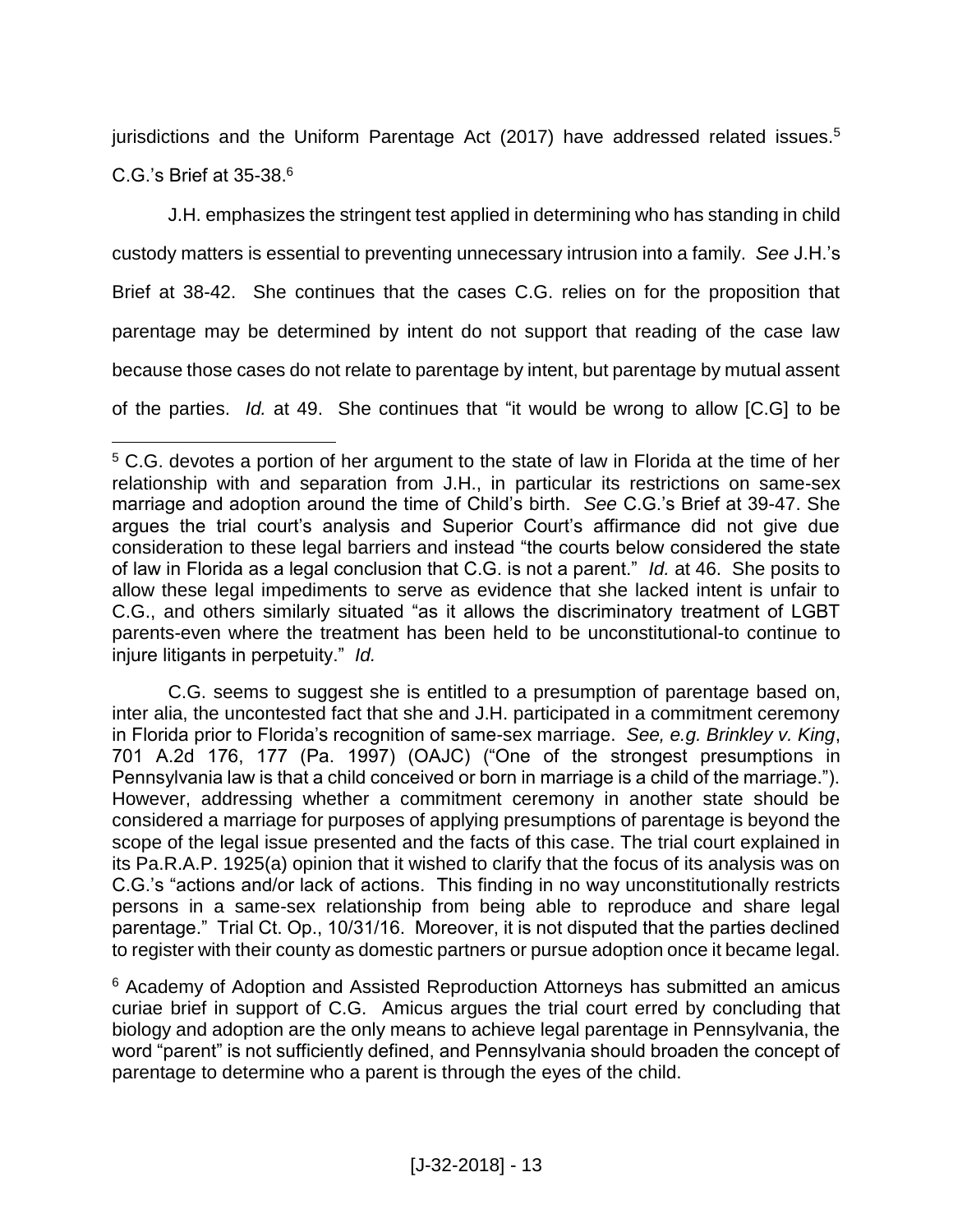deemed a legal parent in the absence of [J.H.'s] assent, especially when [C.G.] outwardly voiced objections to the pregnancy and thereafter failed to discharge parental duties." *Id.*  J.H. notes that although C.G. accuses the trial court of relying on discriminatory laws in concluding she was not a parent, the court undertook an examination of the evidence to evaluate the intent of the parties in the conception of Child and C.G.'s discharge of parental duties, in its in loco parentis analysis, which is the same standard C.G. advocates for in determining parentage when a child is born via assistive reproductive technology. *Id.* at 50. She emphasizes the factual findings made by the trial court regarding C.G.'s participation in Child's life and asks this Court to disregard C.G.'s factual assertions that were not credited by the trial court.<sup>7</sup> See id. at 50-57. She maintains that C.G. is not a parent based on the credible evidence accepted as fact by the trial court. *See id.* at 60.

Section 5324 does not define the term parent. "Absent a definition in the statute, statutes are presumed to employ words in their popular and plain everyday sense, and the popular meaning of such words must prevail." *Centolanza v. Lehigh Valley Dairies, Inc.*, 658 A.2d 336, 340 (Pa. 1995) (citing *Harris-Walsh, Inc. v. Borough of Dickson City,* 216 A.2d 329 (Pa. 1966)). The popular and everyday meaning of the term parent plainly encompasses a biological mother and a biological father and persons who attain custody through adoption, and our case law supports those applications. *See J.F.*, 897 A.2d at 1273 ("Well-settled Pennsylvania law provides that persons other than a child's biological or natural parents are 'third parties' for purposes of custody disputes." (citation omitted))*; Faust v. Messinger*, 497 A.2d 1351, 1353 (Pa. 1985 ) (Recognizing, "[t]he entire body of

 $<sup>7</sup>$  J.H. further contends that presumptions of parentage are not implicated in this case,</sup> despite Judge Musmanno's suggestion in his concurring opinion. *See* J.H.'s Brief at 57- 60. Specifically, she acknowledges the unavailability of marriage, but highlights the parties did not formalize their union by registering as domestic partners in their county, an option available to them, and further that Child was born because of the unilateral decision of J.H. *Id.* at 58-59.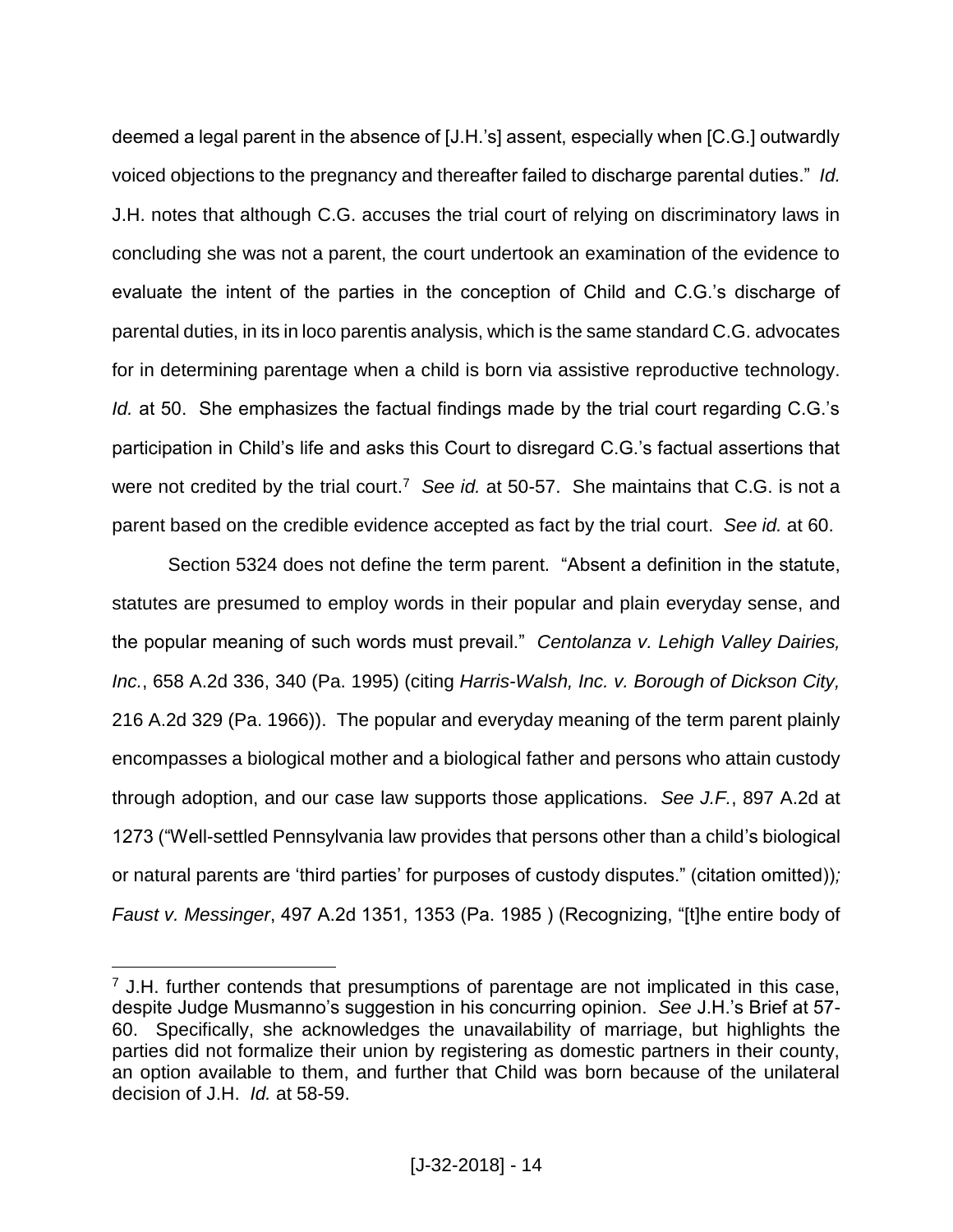law pertaining to adoption harmonizes in order to place an adopted child in the shoes of a natural child in all legal respects[.]" However, the reality of the evolving concept of what comprises a family cannot be overlooked. *See Troxel*, 530 U.S. at 63 ("The composition of families varies greatly from household to household."); *J.A.L. v. E.P.H.*, 682 A.2d 1314, 1320 (Pa. Super. 1996) (Observing, "increased mobility, changes in social mores and increased individual freedom have created a wide spectrum of arrangements, filling the role of the traditional nuclear family[.]"). Thus, C.G. directs our attention to cases that specifically involve the use of alternative means of conceiving and or reproducing through assistive reproductive technologies, and asks this Court to revisit and expand the definition of parent to include persons involved in the process but bearing no biological connection to the resulting child.<sup>8</sup>

*J.F. v. D.B.*, involved the relative rights of parties to a surrogacy agreement vis-àvis the resulting triplets. In that case, an unmarried couple used the services of a surrogate, an egg donor, and the father's sperm to reproduce. The gestational carrier, who bore no genetic relation to the triplets she delivered, began misinforming Father and

 $\overline{a}$ <sup>8</sup> C.G. argues *L.S.K* stands for the proposition that Pennsylvania courts have recognized that "a person who intends to create children through assistive reproductive technology ought to be held legally responsible" for the children on the same basis as a parent. C.G.'s Brief at 29. In that case, Mother, L.S.K., and H.A.N. were in a same-sex relationship and Mother eventually bore five children conceived through artificial insemination. *L.S.K.*, 813 A.2d at 874. The couple separated after approximately seven years of living as a family, and H.A.N. filed a complaint for custody. The trial court granted H.A.N. shared legal and partial physical custody, ruling that she stood in loco parentis to the children, *see* 23 Pa.C.A. § 5324(2), not that she was a parent to the children under Section 5324(1). H.A.N. attempted to avoid paying child support for the children, which the trial court denied. The Superior Court affirmed the trial court's determination based on equitable principles: "equity mandates that H.A.N. cannot maintain the status of *in loco parentis* to pursue an action as to the children, alleging she has acquired rights in relation to them, and at the same time deny any obligation for support merely because there was no agreement to do so." *Id.* at 878. However, it did not conclude that H.A.N. was a parent for the purpose of standing requirements. Rather, she was a third party who stood in loco parentis to the children.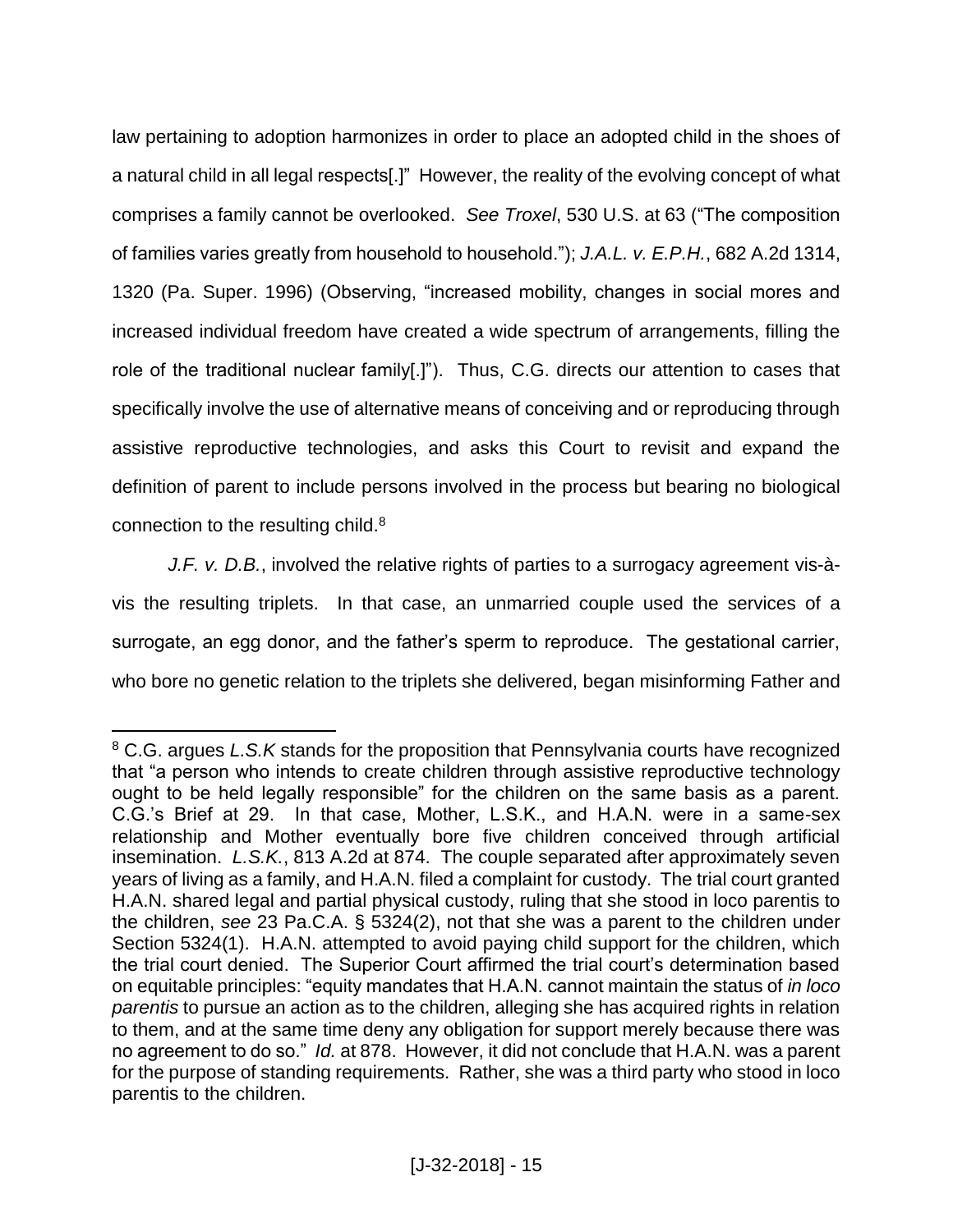his partner, the intended-mother of the children, about the pregnancy and ultimately took them home and assumed them as her own. The trial court voided the surrogacy contract, and concluded the gestational carrier stood in loco parentis and was the children's legal mother. On appeal, the Superior Court held that the gestational carrier was a third party and had not established in loco parentis as she "took custody of the children in flagrant defiance of Father's wishes," it further held the trial court erred in voiding the surrogacy contract and concluding the gestational carrier was the legal mother. *Id.* at 1280. The surrogacy contract at issue identified Father as "Biological Father or Adoptive Father" and his partner as "Biological Mother or Adoptive Mother." *J.F.,* 897 A.2d at 1265. Although Father's partner was not named in the action, the Superior Court concluded the trial court erred in voiding the surrogacy contract. The court declined to rule on the propriety of surrogacy contracts in general, leaving that task for the General Assembly to address. *J.F.*, 897 A.2d at 1280. It is undisputed that C.G. was not a party to a contract in connection with Child's birth, and her reliance on *J.F.* to support the intent-based approach to parentage is misplaced.

This Court addressed a situation involving contracting for release of parental rights in the context of assistive reproductive conception in *Ferguson v. McKiernan*. Mother in that case sought the assistance of a former paramour (Donor) in conceiving a child. Although reluctant initially, Donor agreed to provide his sperm for purposes of in vitro fertilization after Mother agreed to release him from any rights and or obligations attendant to paternity. *See Ferguson*, 940 A.2d at 1239. His identity was intended to remain confidential, and following the birth of the twins, Mother acted in accordance with the agreement for approximately five years at which time she filed a support action against Donor. The trial court specifically found that Mother and Donor had formed a binding oral contract to release Donor from parental obligations in exchange for his participation in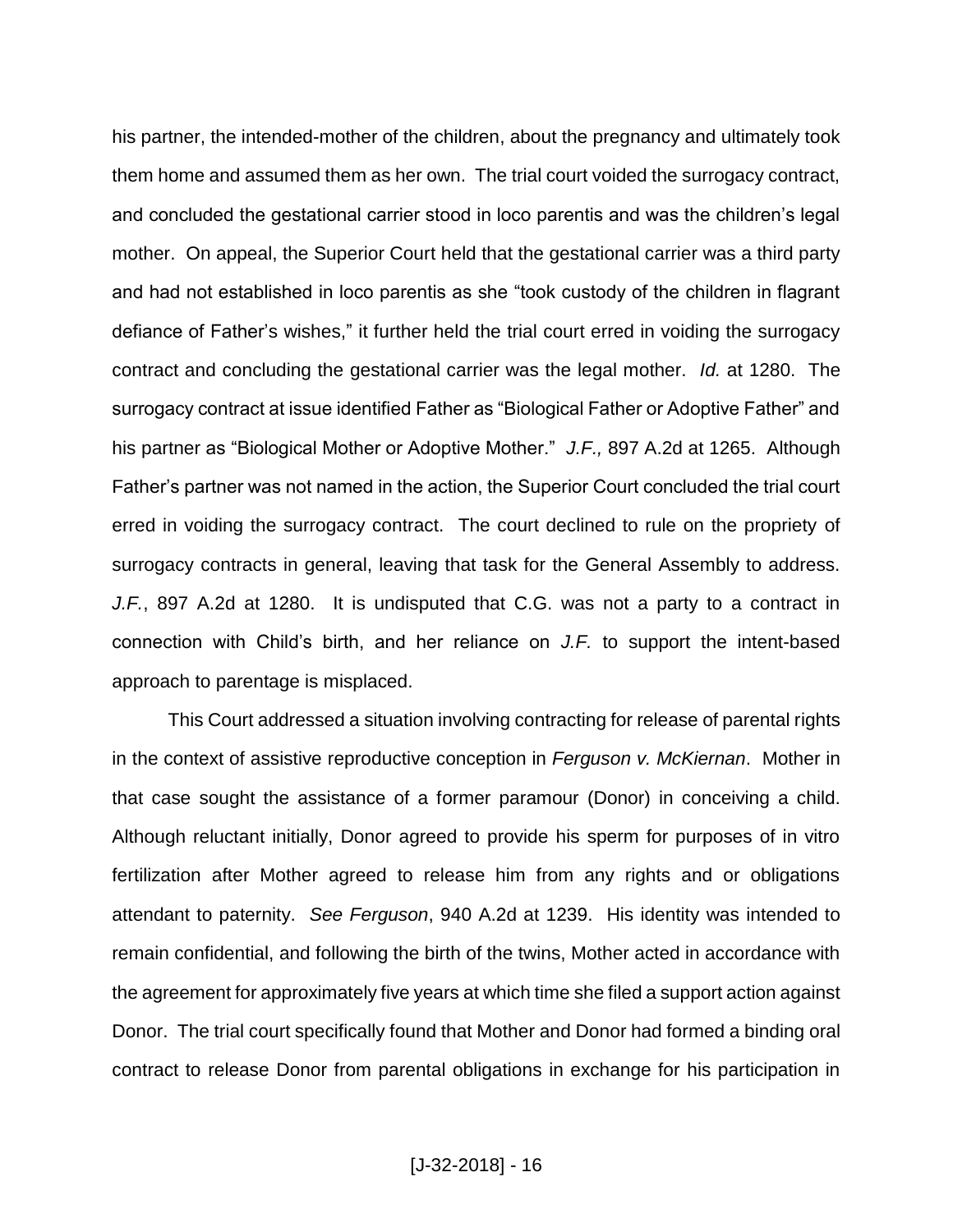conception; however, it voided the contract reasoning a parent cannot bargain away children's right to support, as allowing such agreement would violate public policy. *See id.* at 1241. This Court disagreed that enforcing such an agreement violated public policy, particularly "in the face of the evolving role played by alternative reproductive technologies in contemporary American society." *Id.* at 1245. The focus of our analysis was the enforceability of what was determined to be a binding oral contract. Our reasoning, in part, follows.

> [W]e cannot agree with the lower courts that the agreement here at issue is contrary to the sort of manifest, widespread public policy that generally animates the court's determination that a contract is unenforceable. The absence of a legislative mandate coupled to the constantly evolving science of reproductive technology and the other considerations highlighted above illustrates the very opposite of unanimity with regard to the legal relationships arising from sperm donation, whether anonymous or otherwise. This undermines any suggestion that the agreement at issue violates a "dominant public policy" or "obvious ethical standards" sufficient to warrant the invalidation of an otherwise binding agreement.

*Id.* at 1248 (internal citations omitted). We found it noteworthy that but for the agreement between Donor and Mother, the children at the center of the issue would not have come into being. *Id.* Thus, we concluded that the agreement obviating Donor of his legal parental rights and obligations was indeed enforceable. *Id.* 

More recently, the Superior Court addressed establishing parentage by contract in the context of a surrogacy arrangement where the intended mother was not biologically related to the resulting child in *In re Baby S.* In that case, S.S. and her Husband decided to become parents, and S.S. underwent fertility treatments to achieve that end. Eventually, the couple entered into a service agreement with a company that coordinates gestational carrier arrangements, identifying S.S. and Husband as the intended parents.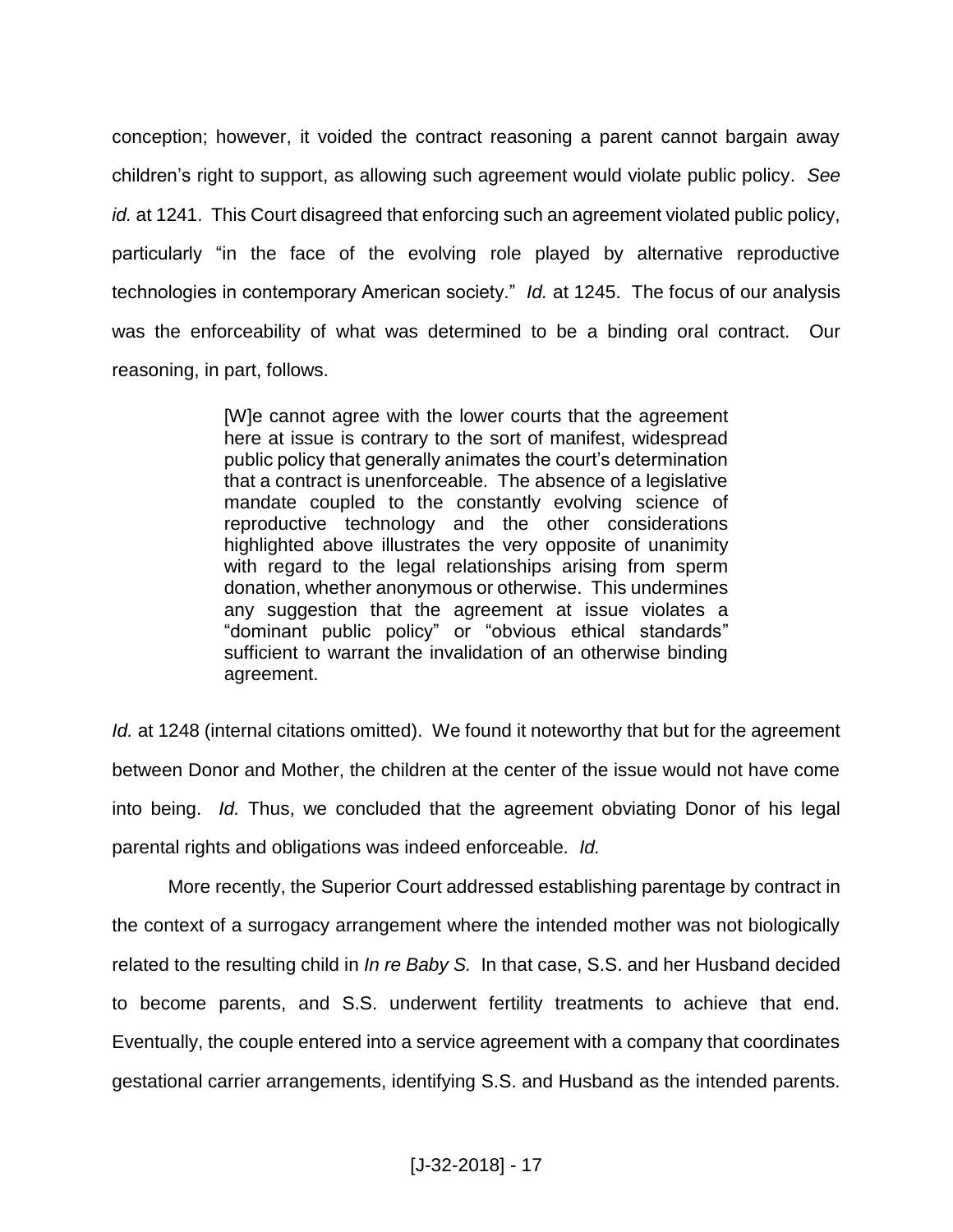The agreement provided that the intended parents could terminate the agreement provided gestational carrier had not undergone the necessary procedure to produce pregnancy; in the event she had, the intended parents could still terminate the agreement, but only after confirmation the gestational carrier was not pregnant. *See In re Baby S.*, 128 A.3d at 298. S.S. and Husband were matched with a gestational carrier in Pennsylvania. They next entered into a service agreement with an egg donation agency, and entered into an ovum donation agreement with an anonymous egg donor providing, in part, "that the Intended Mother shall enter her name as the mother and the Intended Father shall enter his name as the father on the birth certificate of any Child born from such Donated Ova. . . . Donor understands that the Intended Parents shall be conclusively presumed to be the legal parents of any Child conceived pursuant to this Agreement." *Id.* at 299-300 (citations omitted). Following the selection of the egg donor, the couple entered into a gestational contract with gestational carrier providing the intended parents were to assume legal responsibility for any child born pursuant to the agreement and that intended mother wished to be the mother of a child who was biologically related to intended father. *See id.* The gestational carrier became pregnant with an embryo created from Husband's sperm and the anonymous egg donor's egg. S.S. expressed gratitude and largely financed the procedure, and she and Husband attended the twenty-week ultrasound. *Id.* However, prior to the child's birth, S.S. refused to sign the necessary paperwork to have her named on the child's birth certificate because she and Husband were experiencing marital problems. While pregnant, the gestational carrier sought a court order declaring S.S. and Husband to be the legal parents of the child. In the meantime, Baby S. was born, and gestational carrier was named as the mother, and no name was listed for the father. Husband took custody of Baby S. S.S. filed a response and new matter arguing the gestational carrier contract was unenforceable. Following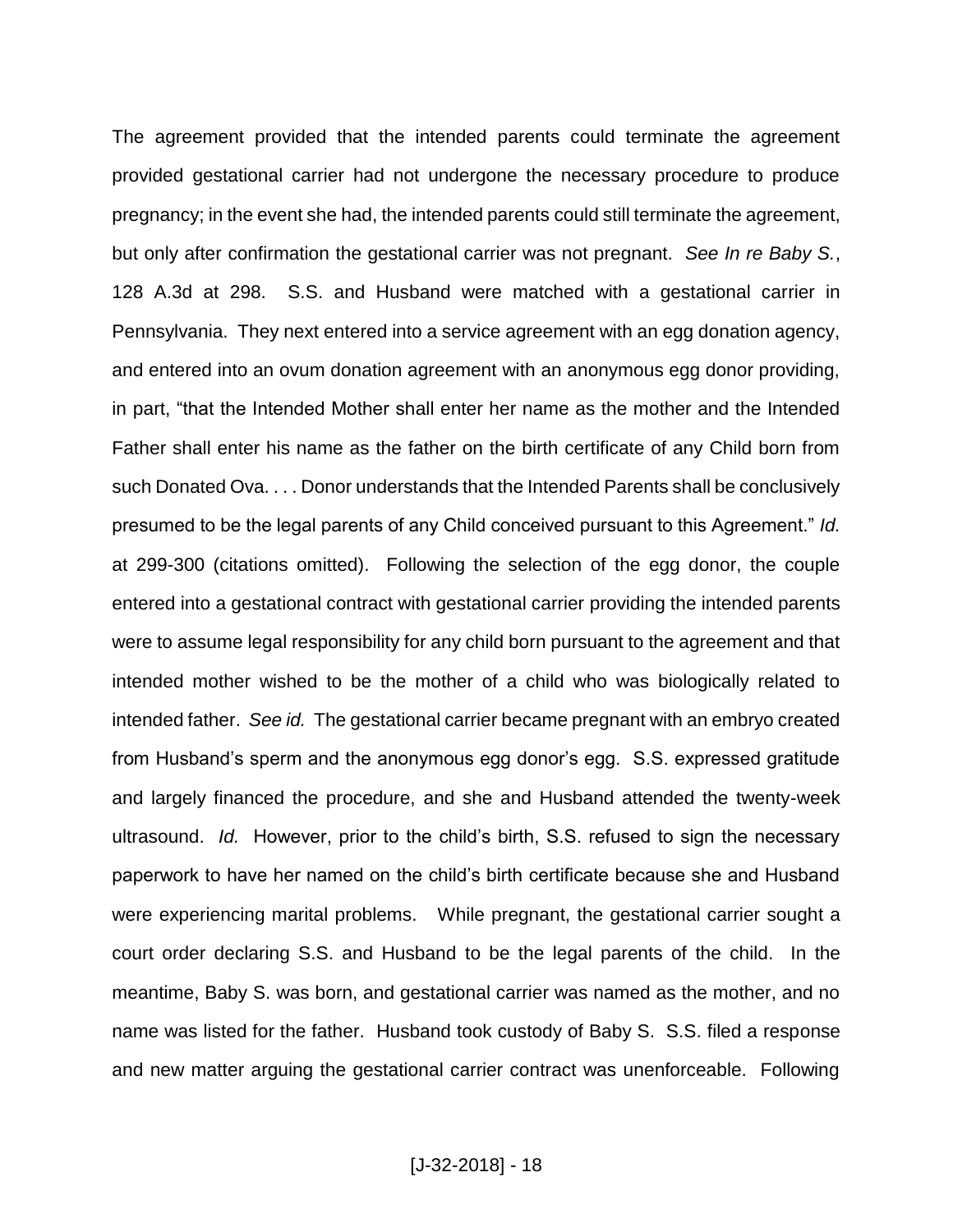hearings, the trial court entered an order declaring S.S. and Husband as the legal parents, and resolving other ancillary matters. *Id.* at 301. S.S. appealed to the Superior Court arguing inter alia, the legislature has evidenced its reluctance to sanction surrogacy contracts in the Commonwealth by declining to enact laws recognizing their validity; Pennsylvania provides only two mechanisms to parentage, biology and adoption, and neither situation applies to surrogacy agreements; the Court cannot authorize a new means by which legal parentage is established, and the contract violates public policy by creating a parent/child relationship without an adoption or judicial oversight. *See id.* at 303. Drawing largely from our decision in *Ferguson*, the court concluded that S.S. failed to demonstrate the surrogacy contract was against public policy. *See id.* at 306. The court disagreed with the position of S.S. that the lack of legislative direction regarding surrogacy agreements implies disapproval. Rather, the court reasoned, "the absence of a legislative mandate one way or the other 'undermines any suggestion that the agreement at issue violates a dominant public policy…" *Id.* The court acknowledged, as this Court did in *Ferguson*, that "case law from the past decade reflects a growing acceptance of alternative reproductive arrangements in the Commonwealth." *Id.* Finally, the court expressly disagreed with S.S.'s assertion that a biological relationship or formal adoption are the only ways to attain the status of a legal parent in Pennsylvania:

> Further, the Adoption Act is not the exclusive means by which an individual with no genetic connection to a child can become the legal parent; and nothing in the Adoption Act evinces a "dominant public policy" against the enforcement of gestational contracts. The legislature has taken no action against surrogacy agreements despite the increase in common use along with a [Department of Health] policy to ensure the intended parents acquire the status of legal parents in gestational carrier arrangements. Absent an established public policy to void the gestational carrier contract at issue, the contract remains binding and enforceable against [S.S.].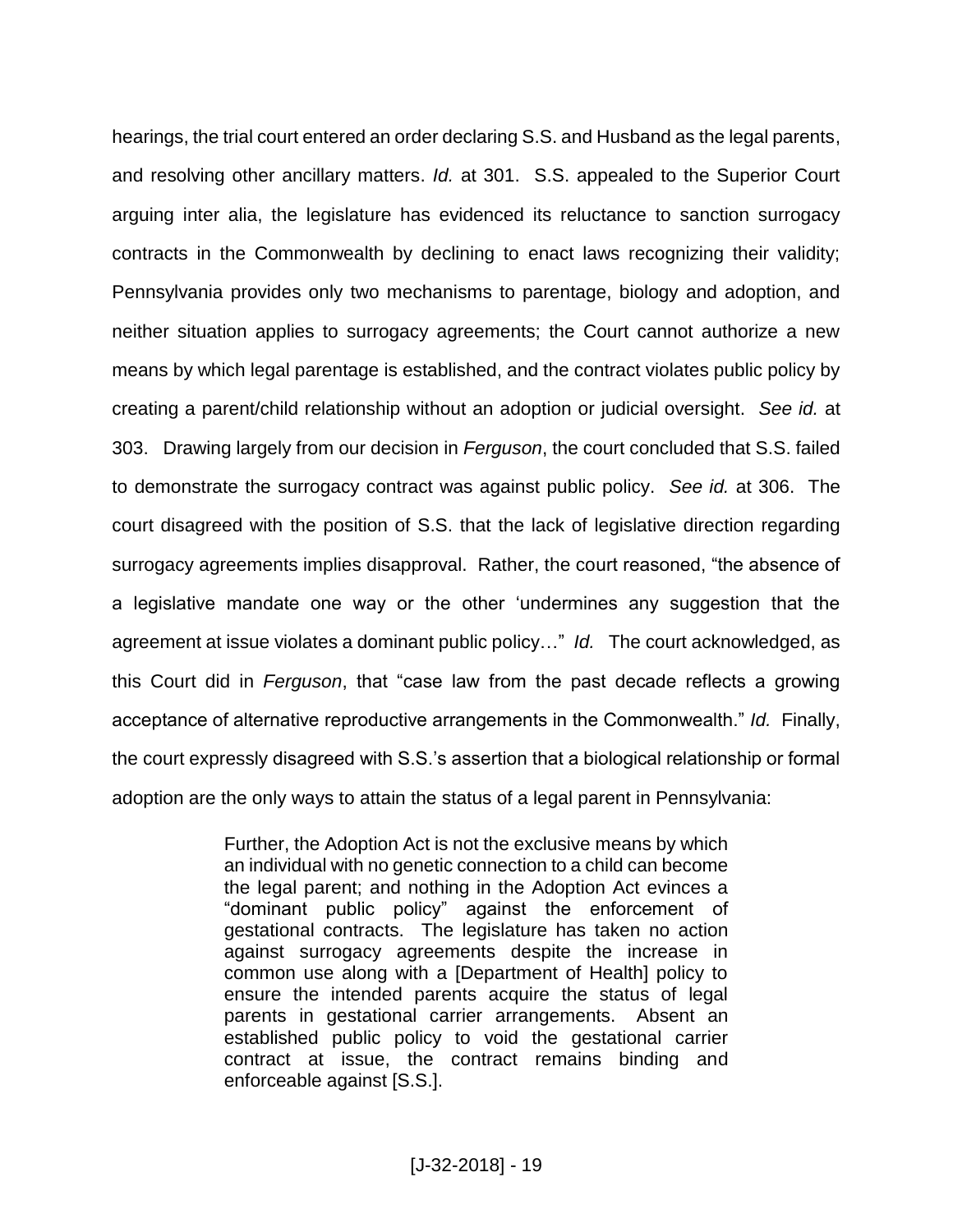*Id.* at 306 (citation omitted).

It is beyond cavil that parentage is established either through a formal adoption pursuant to the Adoption  $Act^9$  or when two persons contribute sperm and egg, respectively, either through a sexual encounter or clinical setting, and an embryo is formed that is carried to term and results in a child. However, cognizant of the increased availability of reproductive technologies to assist in the conception and birth of children, the courts are recognizing that arrangements in this latter context may differ and thus should be treated differently than a situation where a child is the result of a sexual encounter. Specifically, the willingness of persons to act as sperm donors, egg donors, and gestational carriers, is at least somewhat dependent on the extinguishment of the donor or carrier's parental claim to any resulting child and the intended parent's release of any obligation to support the child. *See, e.g., In re Baby S.*, 128 A.3d at 298-300 (Egg Donor and Gestational Carrier's respective contracts outlining intended parents were to be deemed legal parents). Given this, and especially in the absence of legislative guidance surrounding this intimate and sensitive undertaking, it seems obvious that contracts regarding the parental status of the biological contributors-whether one is an anonymous contributor or known to the intended parent to the child be honored in order to prohibit restricting a person's reproductive options. *See Ferguson*, 940 A.2d at 1247- 48 (opining, "where a would-be donor cannot trust that he is safe from a future support action, he will be considerably less likely to provide his sperm to a friend or acquaintance who asks, significantly limiting a would-be mother's reproductive prerogatives." (footnote omitted)).

Likewise, the Superior Court recognized that after a child is conceived through the use of a surrogate and an egg donor, both of whom contracted away any parental rights

<sup>9</sup> 23 Pa.C.S. § 2101 *et seq*.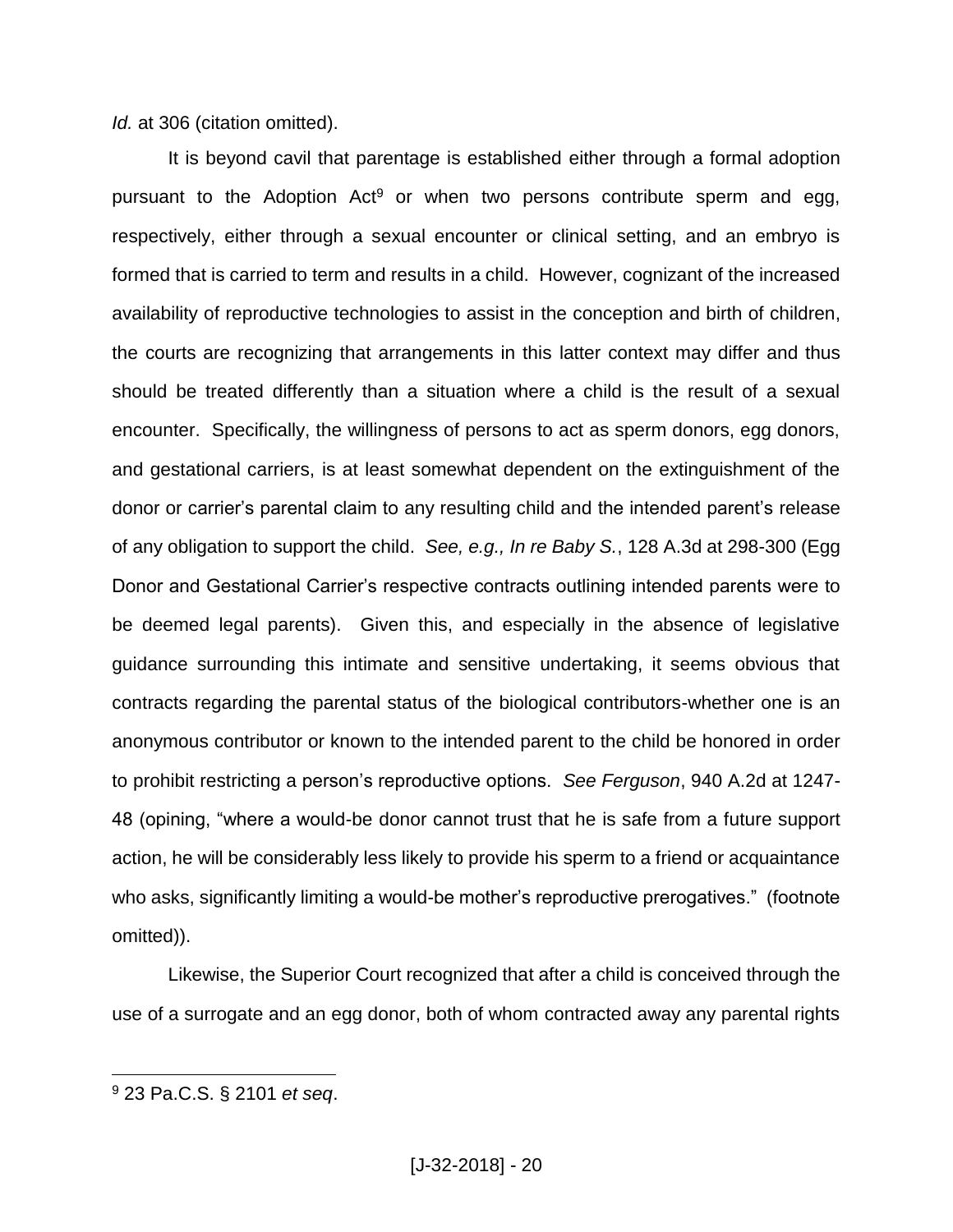to the child, the non-biologically related intended parent's contract to assume the role of legal parent is enforceable. *In re Baby S.*, 128 A.3d at 298. Consequently, there appears to be little doubt that the case law of this Commonwealth permits assumption or relinquishment of legal parental status, under the narrow circumstances of using assistive reproductive technology, and forming a binding agreement with respect thereto.<sup>10</sup> The courts of this Commonwealth, when faced with the issue and without legislative guidance, have expressly declined to void such contracts as against public policy.

However, this narrow judicial recognition of legal parentage by contract- where a child is born with the assistance of a donor who relinquishes parental rights and/or a nonbiologically related person assumes legal parentage- does not afford C.G. the relief she seeks. There was no dispute that C.G. was not party to a contract or identified as an intended-parent when J.H. undertook to become pregnant through intrauterine insemination. Therefore, she is clearly not a parent under any bases that have been recognized by our jurisprudence.<sup>11</sup>

 $10$  We do not wish to imply that a biological parent may bargain away his or her child's right to support. *See Kesler v. Weniger*, 744 A.2d 794, 796 (Pa. Super. 2000) (rejecting Father's argument that he had a sexual relationship with Mother in order to help her conceive, under the impression she would not hold him responsible for child support).

<sup>&</sup>lt;sup>11</sup> Notwithstanding the fact that Pennsylvania has not recognized a definition of parent that is based on the mere intentions of two people to be viewed as parents, Justice Dougherty expresses his concern that the failure to now recognize a broader definition results in "a cramped interpretation of 'parent'" that will inevitably inflict continued hardship on non-traditional families, particularly same-sex couples undertaking to start a family. *See* Concurring Opinion, Dougherty, J., *slip op.* at 4. In that regard, Justice Dougherty contends under today's decision "it remains impossible" for both partners in a same-sex couple to have standing as legal parents in the absence of marriage or adoption, "as only one can be biologically related to the child or contract to assume legal parentage." Id. at 1-2. Similarly, Justice Wecht acknowledges that the case law in this area has focused on a contractual relationship among intended parents (or persons who wish to renounce parental claims) but concludes the decision today "does not go far enough" and should draw from earlier decisions an intent-based recognition of parentage. *See* Concurring Opinion, Wecht., J., *slip op.* at 2-5. Justice Wecht further imagines a scenario wherein a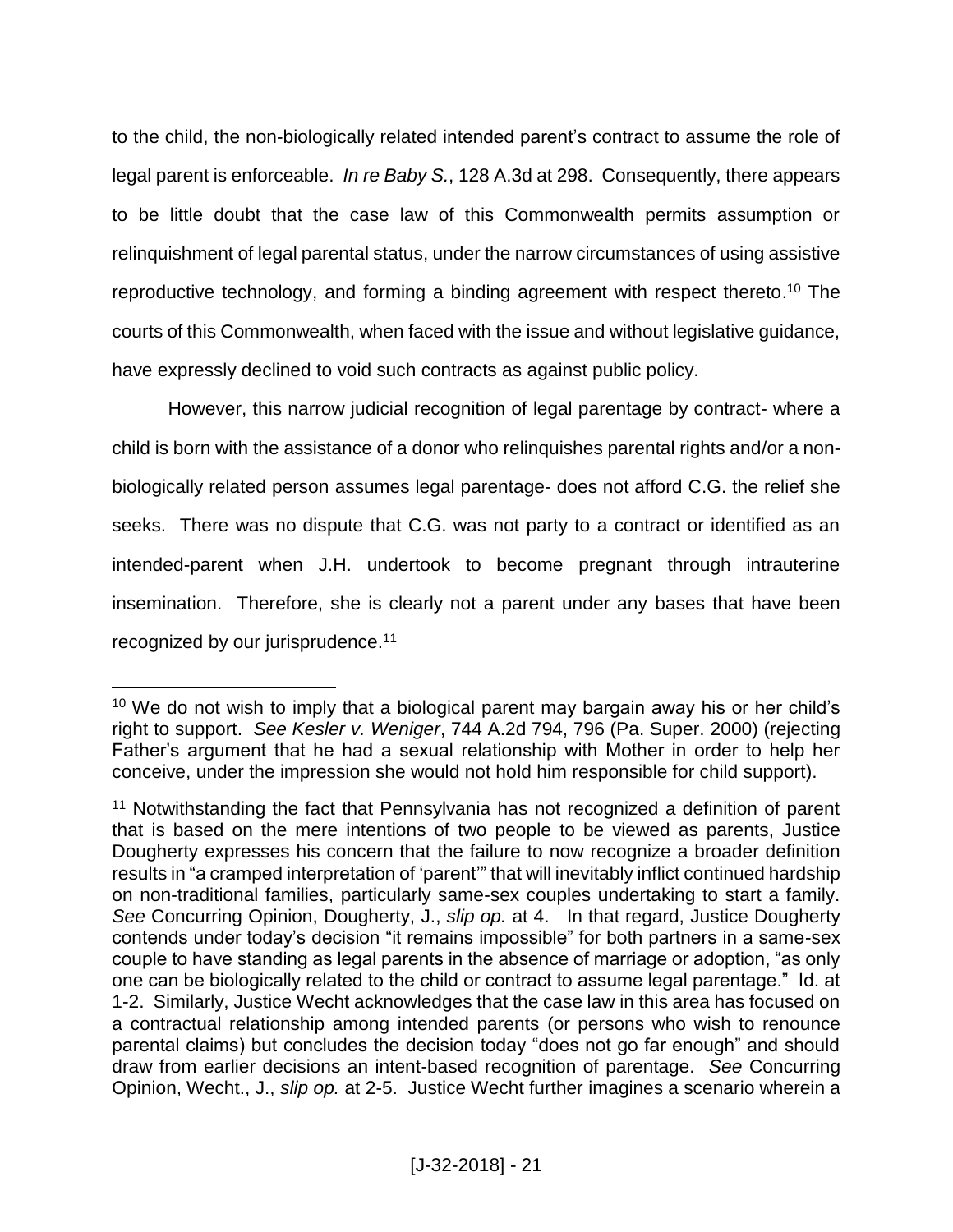C.G. contends our case law stands for the broad proposition that parentage can be established by intent in situations where a child is born with the aid of assistive reproductive technology. It does not. The jurisprudence in this Commonwealth has declined to void contracts involving surrogacy and/or the donation of sperm or ova recognizing a separate mechanism by which legal parentage may be obtained (or

Justice Dougherty hypothesizes that it is impossible for both partners in a samesex marriage to attain legal parentage absent marriage or adoption. With respect for this perspective, we must disagree. We do not view today's decision or the case law as developed to compel such a result. For example, in *J.F.*, Biological Father's unmarried partner was the intended mother of the children they sought to have via use of a surrogate. Although the issue in that case was not Partner's standing, but rather the nonbiologically related surrogate's standing to the children she bore, the Superior Court expressly declined to void the surrogacy contract. *J.F.*, 897 A.2d at 1280. Likewise, in *In re Baby S*., the Superior Court concluded that S.S., identified as the Intended Mother, in the surrogacy agreement was to be deemed the legal mother. *In re Baby S.*, 128 A.3d at 298. Although S.S. was married to biological Father, the court grounded its reasoning in the principles espoused in the case law involving surrogacy agreements, not the presumption of parentage married persons enjoy. *Id.* There is nothing to suggest in our case law that two partners in a same-sex couple could not similarly identify themselves each as intended parents, notwithstanding the fact that only one party would be biologically related to the child. However, this issue is not before the Court, and we are not tasked with defining the precise parameters of contracts regarding assistive reproductive technology. Likewise, the doctrine of parentage by estoppel, which Justice Wecht contends heterosexual-sex couples may avail themselves of to seek standing but which same-sex couples may not, is not implicated by the facts before this Court.

 $\overline{a}$ same-sex partner may be foreclosed from seeking standing as a parent. *See id.* at 5. Respectfully, we disagree, and clarify that nothing in today's decision is intended to absolutely foreclose the possibility of attaining recognition as a legal parent through other means. However, under the facts before this Court, this case does not present an opportunity for such recognition, as the trial court found as fact that the parties did not mutually intend to conceive and raise a child, and the parties did not jointly participate in the process. Indeed, despite the disapproval expressed by the concurring opinions over the development of case law thus far on the evolving definition of the term parent for purposes of standing, Justice Dougherty views it "unnecessary at this juncture to endorse any particular new test for establishing standing as a parent." Concurring Opinion, Dougherty, J., *slip op.* at 4. We agree that "we must await another case with different facts before we may properly consider the invitation to expand the definition of 'parent.'" *See id*. at 4-5.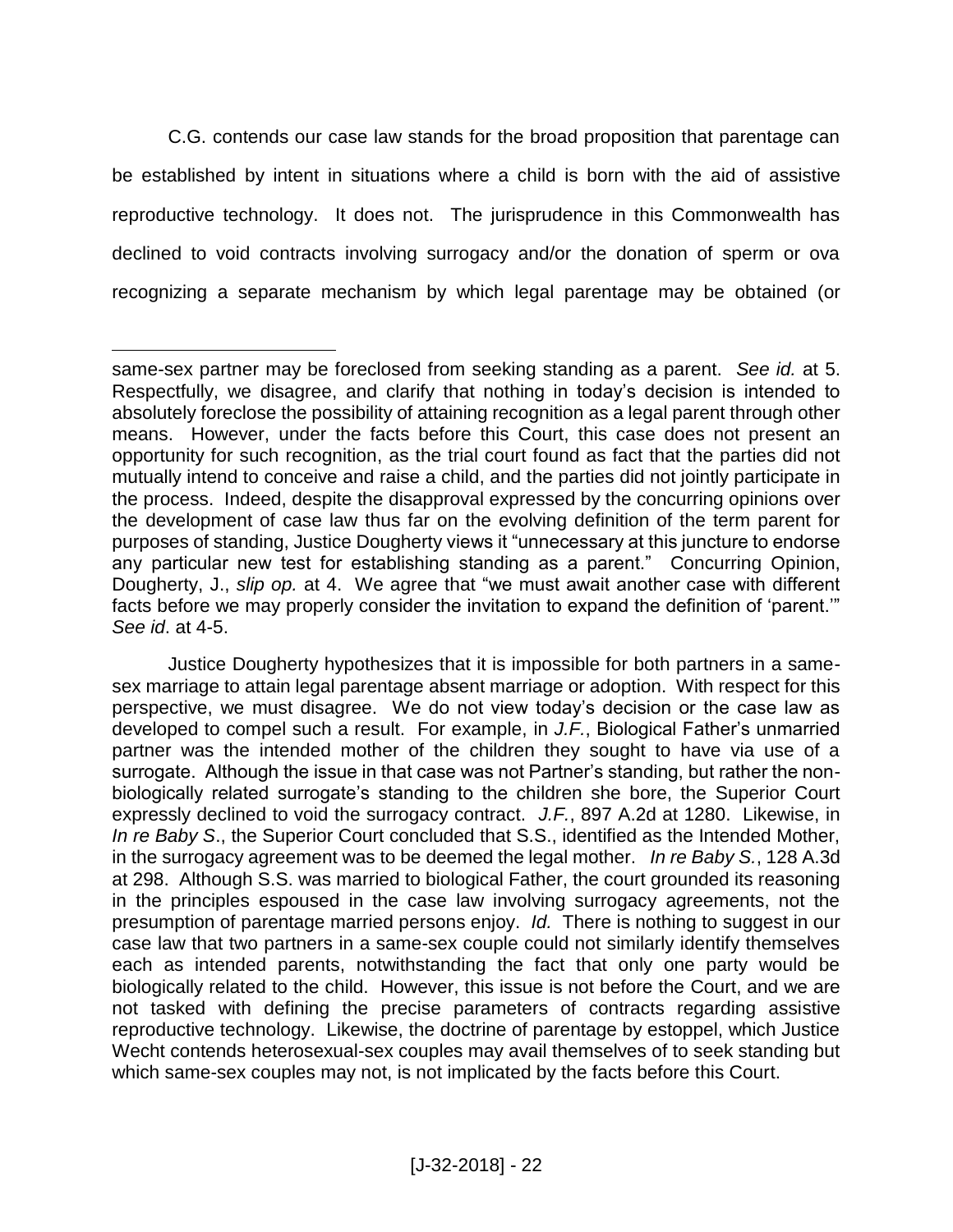relinquished). The facts of C.G.'s case do not place her into this narrow class of cases where legal parent rights and responsibilities have been relinquished or assumed via contract. <sup>12</sup>

C.G. also points to recent decisions in Vermont and Massachusetts to support her intent-based approach. In *Sinnott v. Peck,* 180 A.3d 560 (Vt. 2017), the Vermont Supreme Court addressed whether a person who is not biologically related to a child, has not adopted a child, and is not married to the child's parent may be the legal parent of the child. In that case, Mother had a one-year-old child, whom she had adopted, when she began her relationship with Partner. When Mother's child was two years old, Mother and Partner jointly decided to adopt another child from Guatemala, where Mother's first child was born. The couple sought to adopt using the same agency Mother had used to facilitate her first adoption; however the agency did not permit same-sex parent adoption. Mother presented herself as the adoptive parent, and ultimately, the second child, M.P., was brought home to Vermont in February 2006 and lived as a family unit together with the couple until 2010. *See Sinnott*, 180 A.3d at 561-63. Following the couple's separation, the family division dismissed Partner's petition to establish parentage based on her assertion that she was the intended mother of both children. *Id.* at 563. The

<sup>&</sup>lt;sup>12</sup> We recognize that C.G. was unable to adopt Child at the time of his birth under Florida law. However, her argument is that adoption should not be the sole means by which a non-biologically related person may obtain legal parentage of a child, and that the intent of the parties should be determinative of the issue of parentage. We note C.G. acknowledged in her complaint for custody that Child was born out of wedlock. Custody Compl., 12/8/15, at ¶ 3. Although she now suggests a presumption should apply, she does not focus her argument on why an informal commitment ceremony, without registering her relationship in her municipality as domestic partners, should compel application of the presumption of parentage that married persons enjoy. We decline to speculate on what actions the parties may have taken had Florida law been different at the time of Child's birth; however, as we have noted, the parties declined to seek recognition of their union by registering as domestic partners and likewise declined to pursue adoption when it became available, while the relationship was still intact.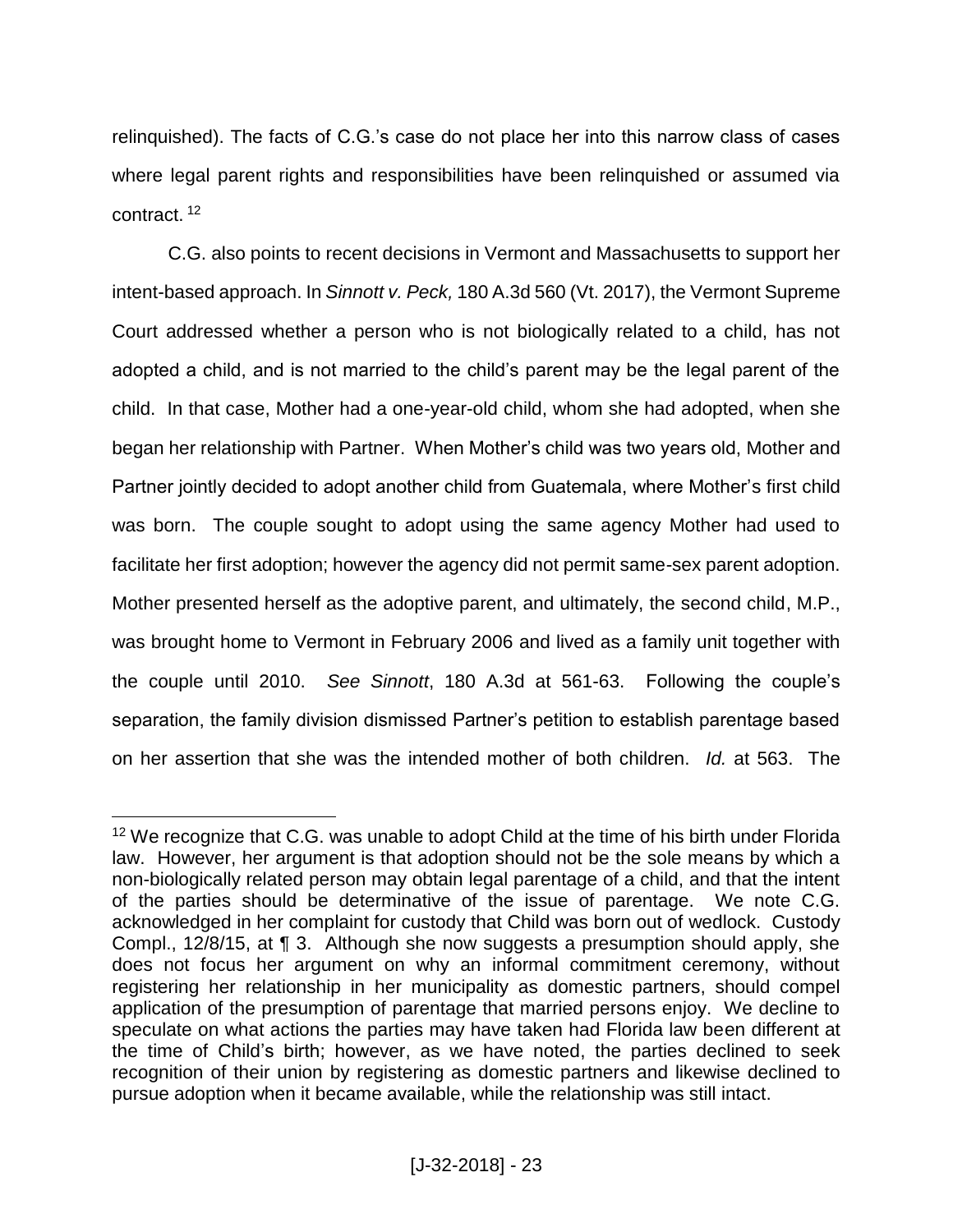Vermont Supreme Court affirmed the decision with respect to the older child, but concluded the family division erred with respect to the child the parties mutually agreed to adopt. It reasoned that its past case law has "created a legal framework in which parental status is viewed in the absence of marriage, civil union, or biological or adoptive relationship with the child in a narrow class of cases in which the parents intended to bring a child into their family and raise the child together, and did in fact do." *Id.* at 563 (footnote omitted). As we have expressed, our case law has acknowledged a much narrower framework for establishing parentage in the absence of adoption, biology, or a presumption attendant to marriage, and the facts of C.G.'s case do not fit into such a paradigm.<sup>13</sup>

 Similarly, C.G.'s reliance on Massachusetts's case law is inapposite to her claim. By statute, Massachusetts, unlike Pennsylvania, provides a presumption that a man is the father of a child born out of wedlock "if he jointly, with the mother received the child into their home and openly held out the child as their child." *Partanen v. Gallagher*, 59 N.E.3d 1133, 1135 (Mass. 2016). In *Partanen*, the undisputed facts were that two women were in a committed relationship and jointly undertook to conceive and have children via in vitro fertilization. The couple welcomed two children. Ultimately, the parties separated and the non-biologically related party sought to be declared the presumptive parent. The Supreme Judicial Court of Massachusetts concluded that the statute may be applied in a gender-neutral manner despite the gendered terms it employed and "may be construed

<sup>&</sup>lt;sup>13</sup> We recognize the view of the concurring Justices favoring a definition of parent that would focus on the intent of the parties as the operative fact in determining who is a parent under Section 5324(1); however the concurrences likewise recognize that this case does not fall into such a framework. *See* Concurring Opinion, Dougherty, J., *slip op.* at 3; Concurring Opinion, Wecht, J., *slip op.* at 7. Accordingly, as expressed *supra*, we agree with Justice Dougherty that it is unnecessary at this time to expand the definition of parent or endorse a new standard under the facts before this Court. *See* Concurring Opinion, Dougherty, J., *slip op.* at 4-5.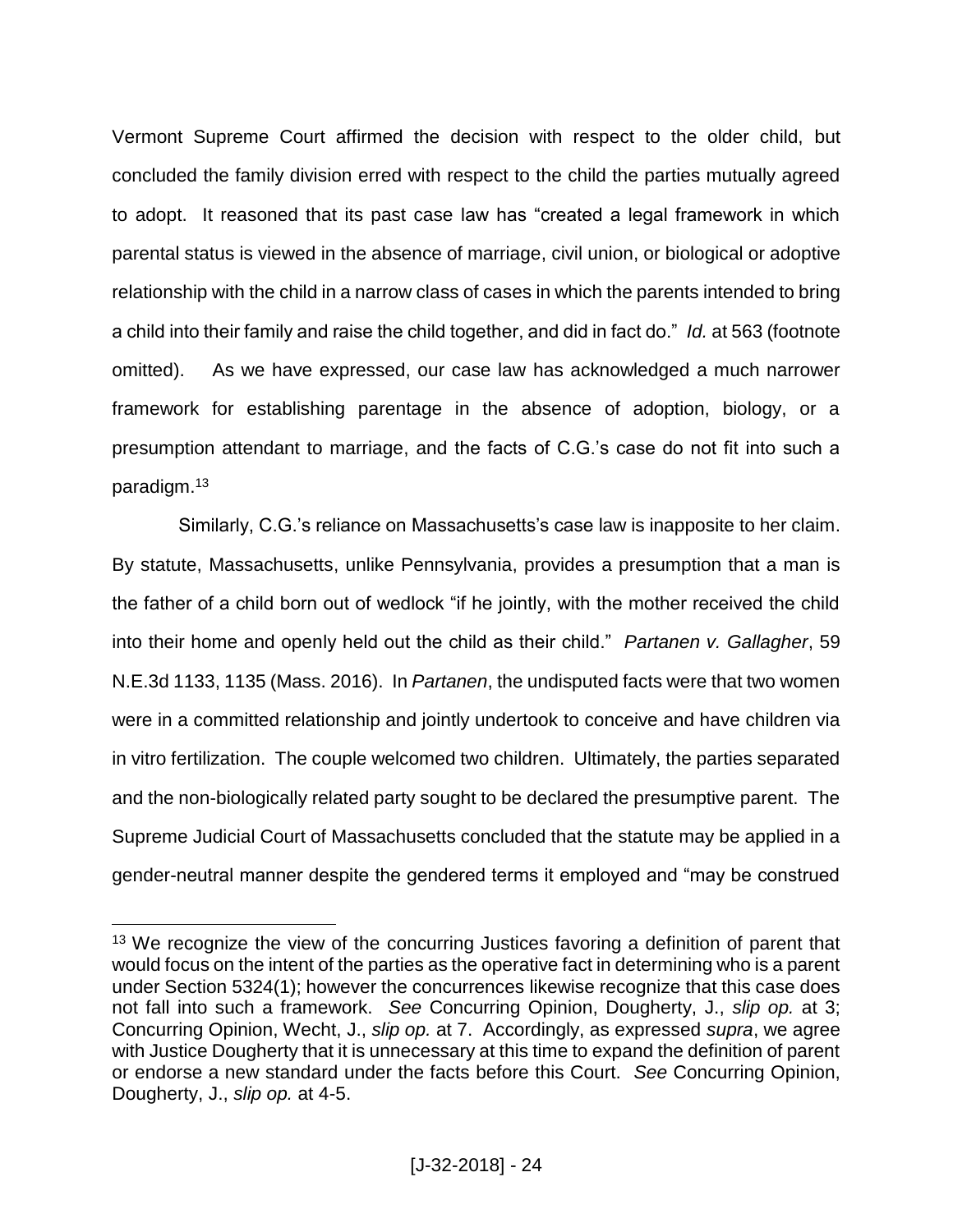to apply to children born to same-sex couples, even though at least one member of the couple may well lack biological ties to the children." *Id.* at 1138 (footnote omitted).

The instant case is not one where a statutory presumption would be bestowed on a similarly-situated male based on cohabitation in the absence of marriage, and as highlighted throughout, the factual findings of the trial court determined that C.G. did not jointly participate in Child's conception and hold him out as her own. Accordingly, this case does not provide this Court with a factual basis on which to further expand the definition of the term parent under Section 5324(1).<sup>14</sup>

III.

## B. *Standing as in loco parentis*

Before outlining the arguments of the parties, this Court has explained in loco parentis as follows:

> *In loco parentis* is a legal status and proof of essential facts is required to support a conclusion that such a relationship exists. . . .

> The phrase "*in loco parentis*" refers to a person who puts oneself in the situation of a lawful parent by assuming the obligations incident to the parental relationship without going through the formality of a legal adoption. The status of *in loco*

 $\overline{a}$ <sup>14</sup> We note other jurisdictions have legislatively addressed the issue of parentage where assistive reproductive technology is employed. *See, e.g.*, 13 Del.C. § 8-201(Delaware statute explaining that a mother-child relationship is established between a woman and a child under a number of circumstances, including, the "woman having consented to assisted reproduction by another woman … which resulted in the birth of a child" and also outlining the scenarios by which one is deemed a de facto parent); DC Code § 16-407 (Washington, D.C. statute establishing parentage in "collaborative reproduction" in different contexts including gestational surrogacy arrangements and defining parent as the intended parent regardless of a genetic connection to the child). As we have observed, however, in this case C.G. was not a party to an agreement to conceive Child and did not intend to be a parent. Thus, even if this Court or the General Assembly expanded the definition of parent, she would not be entitled to the relief she seeks.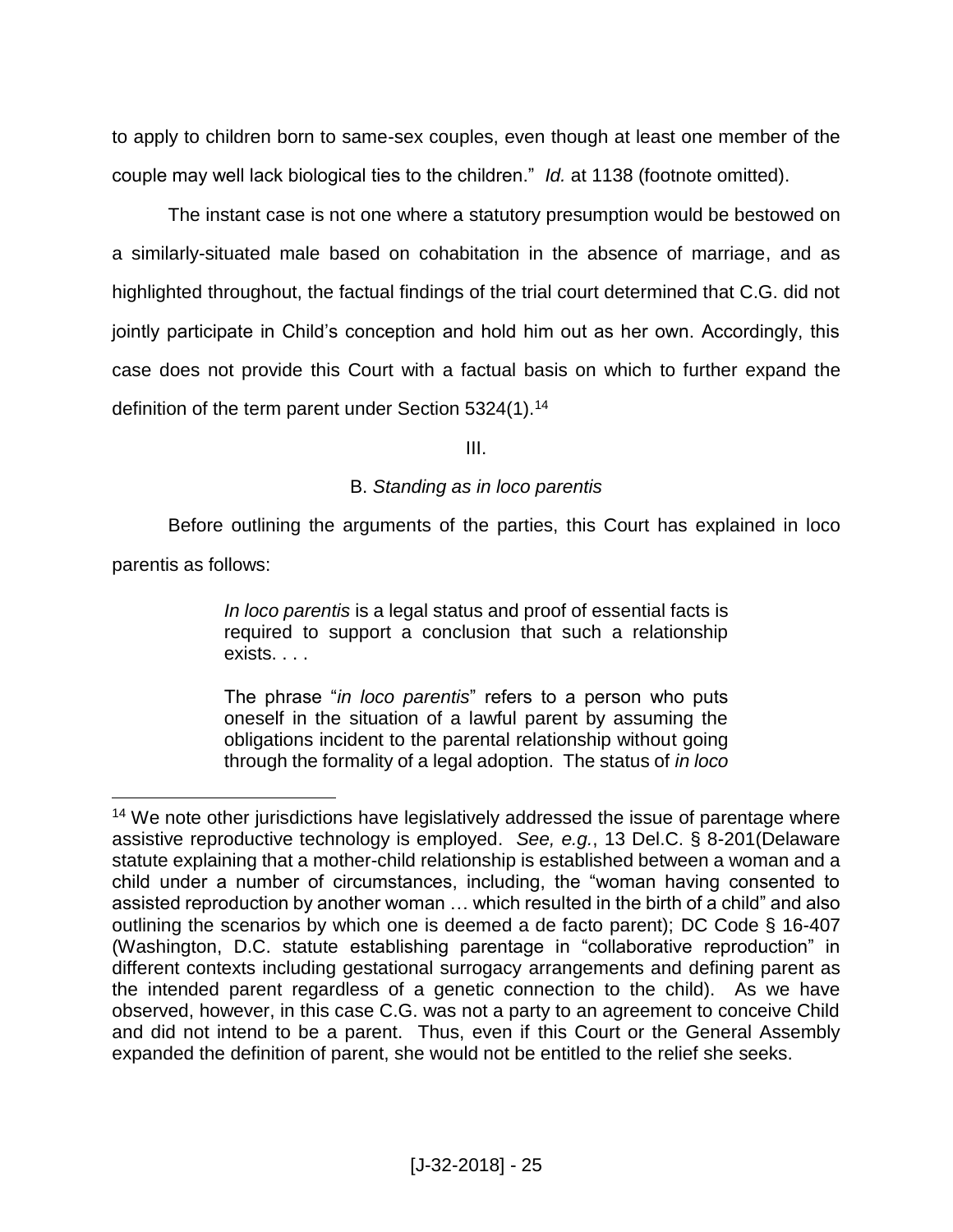*parentis* embodies two ideas; first, the assumption of a parental status, and second, the discharge of parental duties. The rights and liabilities arising out of an *in loco parentis* relationship are, as the words imply, exactly the same as between parent and child. The third party in this type of relationship, however, can not place himself *in loco parentis* in defiance of the parents' wishes and the parent/child relationship.

*T.B.*, 786 A.2d at 916-17 (citations omitted).

C.G. argues the trial court erred in its in loco parentis analysis in two respects. First, C.G. contends the Superior Court failed to take into account the presence or absence of a parent-like bond between C.G. and Child. C.G.'s Brief at 50-52, 55. She continues that the primary determinant in establishing in loco parentis standing is whether the third-party lived with the child and the natural parent in a family-setting and developed a bond with the child as a result of the natural parent's participation and acquiescence. *Id.* at 52. She highlights cases where in loco parentis has been conferred on a formerpartner based on the parties' decision to have a child together and subsequently living together as a family unit and cases where courts declined to confer in loco parentis status where the petitioning party was more akin to a babysitter, or the parties never lived as a family unit, or where the party assumed a parental status in defiance of the parent's wishes. *Id.* at 54-56. C.G. posits that the trial court failed to focus on the existence of a bond and instead created a new test in its analysis by its categorization of the evidence, i.e., it looked to documents, the parties' finances, and who took primary responsibility for Child. *See id.* at 57.

Next, C.G. contends the trial court erroneously held that the post-separation conduct of the parties was determinative of whether she stood in loco parentis. She continues that concluding that the post-separation conduct of a party disaffirms an in loco parentis relationship runs contrary to appellate case law on the matter. *See* C.G.'s Brief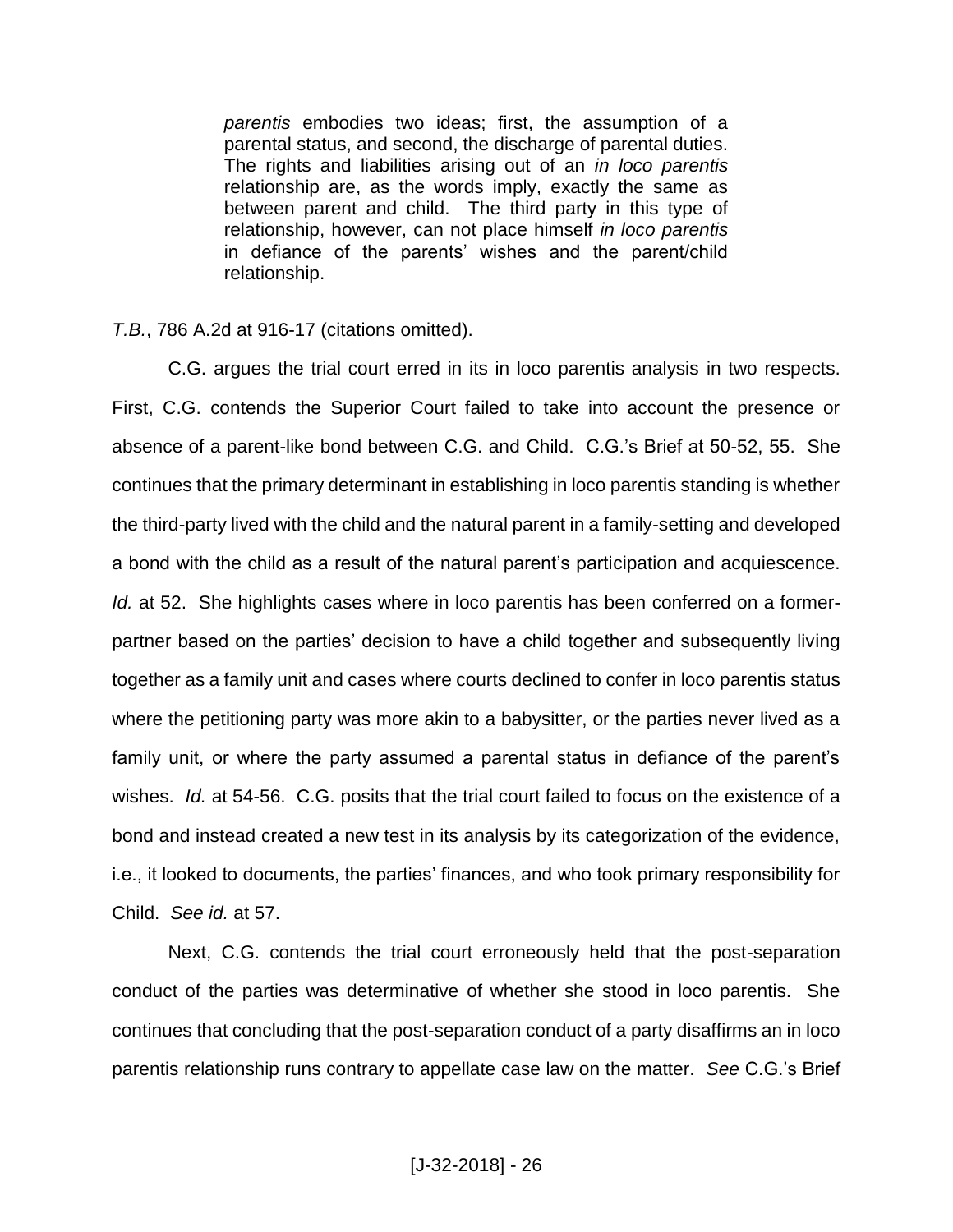at 61-63. Specifically, she claims the trial court's analysis regarding the post-separation period of time violated three principles of the in loco parentis doctrine, that once attained, the status cannot be lost; post-separation conduct cannot be used to deny a person in loco parentis status; and post-separation conduct may be used to support a finding that a person stood in loco parentis. *See id.*at 63-74. She asks this Court to "hold that the relevant time period in which to examine bonding between the party and the child is the time during which the natural parent fostered or acquiesced to the relationship between the child and the third party."<sup>15</sup> *Id.* at 62.

J.H. counters that C.G.'s position emphasizing the existence of a bond as the determinant factor is misplaced. Rather, to gain in loco parentis status a person must first demonstrate that he or she assumed parental status and discharged parental duties, a fundamental requirement which C.G. failed to establish. *See* J.H.'s Brief at 61-63. She continues that notwithstanding C.G.'s claim, the trial court examined the nature of C.G.'s relationship with Child. J.H. highlights that C.G.'s current view is the trial court erred by failing to conduct a bonding evaluation, appoint a guardian ad litem, or interview Child, despite not making any of these requests before the trial court. *Id.* at 65.

Responding to C.G.'s argument that the trial court placed too much weight on her post-separation conduct, J.H. notes that the trial court and Superior Court recognized that C.G. did not lose her status based on post-separation conduct; rather, her post-separation conduct was consistent with her pre-separation conduct, i.e., she did not act or hold herself out as a parent to Child. *See id.* at 66-67. Finally, J.H. argues that a rule preventing courts from evaluating post-separation conduct would elevate the rights of

<sup>15</sup> The American Academy of Matrimonial Lawyers (AAML), Pennsylvania Chapter has submitted an amicus curiae brief in support of C.G. AAML argues that C.G. has standing as a person in loco parentis to the Child, and the consideration of post-separation conduct is irrelevant and may encourage bad behavior on the part of the parent with custody to withhold the child.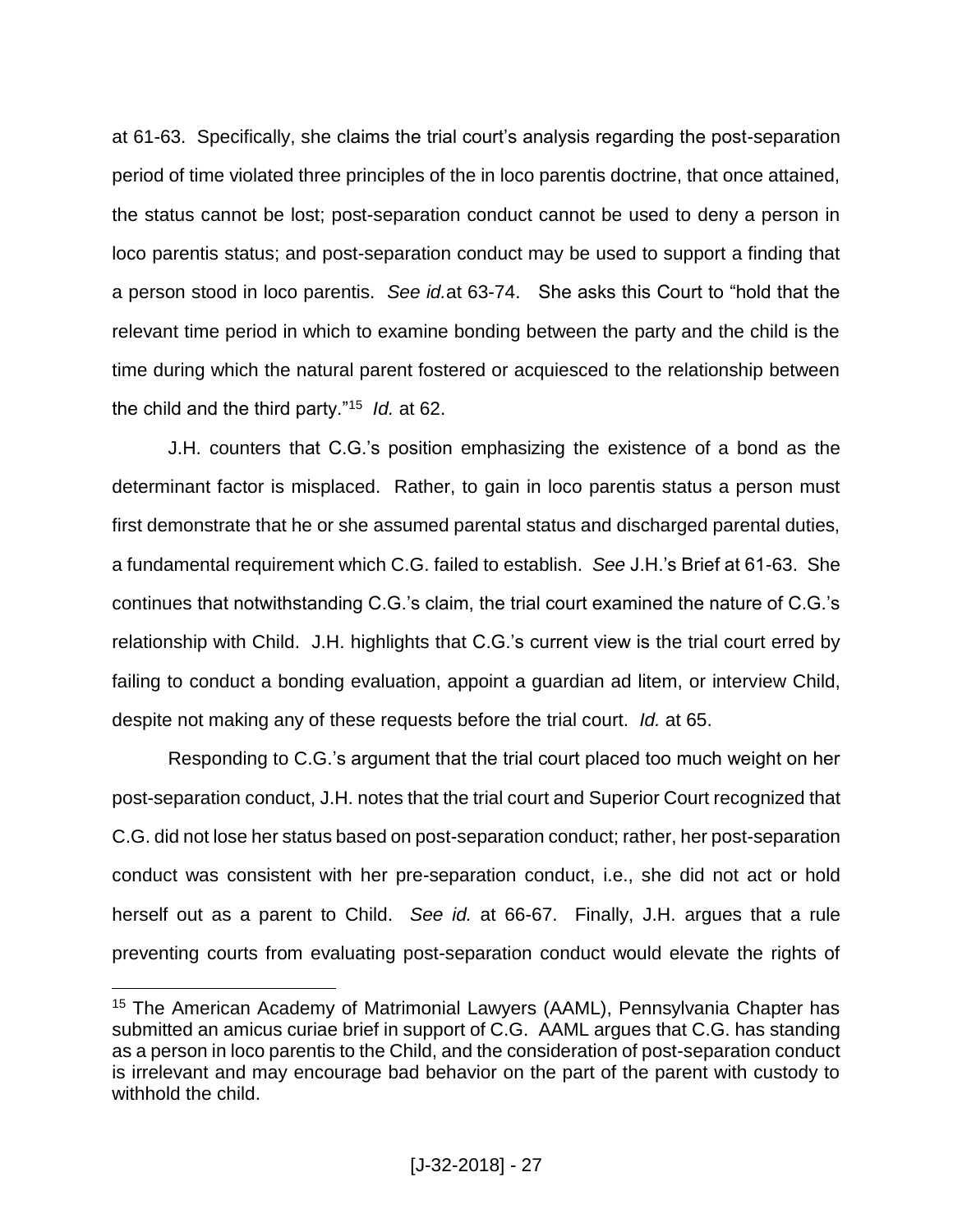former partners over the rights of natural parents because under 23 Pa.C.S. § 2511(a)(1), parental rights are subject to termination when a parent fails to perform parental duties for a period of at least six months. *See id.* at 68-69. Thus, she maintains post-separation conduct is a relevant factor in looking to whether a party stands in loco parentis.

Section 5324(2) permits a person who stands in loco parentis to a child to petition the court for custody of a child. As noted, gaining in loco parentis status requires the petitioning individual to demonstrate two elements: the assumption of parental status and the discharge of parental duties. *See T.B.*, 786 A.2d at 916-17.

In *T.B.*, on which C.G. relies, a former same-sex partner sought custody rights to a child born during her relationship with the child's Mother. This Court agreed with the conferral of in loco parentis standing on the former partner. Factually, Partner and Mother agreed to have a child together with Mother carrying the child and the Partner choosing the sperm donor. They shared day-to-day parental duties such as taking the child to appointments, the Partner was designated as guardian of child in Mother's will, and she had exclusive responsibility for child when Mother was not present. *See id.* at 914-15. We concluded that the facts demonstrated Partner assumed a parental status and discharged parental duties with the consent of Mother. *Id.* at 920. We also rejected Mother's argument at the time that the legal impossibility of Mother and Partner marrying prohibited the court from conferring on Partner standing based on in loco parentis. "The ability to marry the biological parent and the ability to adopt the subject child have never been and are not now factors in determining whether the third party assumed a parental status and discharged parental duties." *Id.* at 918.

In *J.A.L*, the Superior Court reversed the trial court's denial of in loco parentis standing to a former same-sex partner*.* In that case, Mother and Partner agreed to raise a child together and together selected the sperm donor. Mother and Partner executed a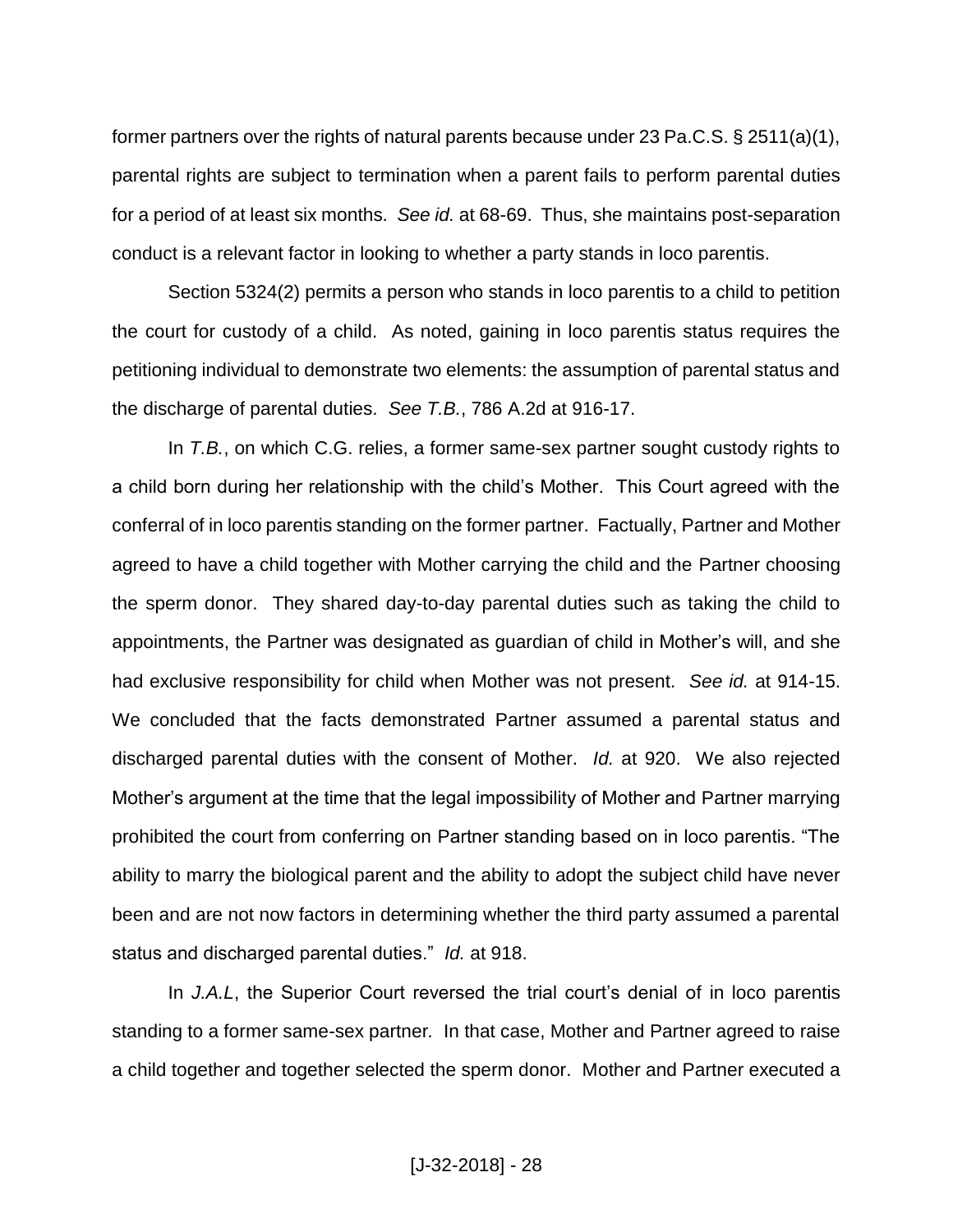nomination of guardian document, which included a statement reflecting the parties' intent to raise the child together, and an authorization for consent to medical treatment, allowing Partner to consent to treatment for the child. Following the parties' separation, the trial court concluded Partner lacked standing. The Superior Court disagreed and noted the following.

> The in loco parentis basis for standing recognizes that the need to guard the family from intrusions by third parties and to protect the rights of the natural parent must be tempered by the paramount need to protect the child's best interest. Thus, while it is presumed that a child's best interest is served by maintaining the family's privacy and autonomy, that presumption must give way where the child has established strong psychological bonds with a person who, although not a biological parent, has lived with the child and provided care, nurture, and affection, assuming in the child's eye a stature like that of a parent. Where such a relationship is shown, our courts recognize that the child's best interest requires that the third party be granted standing so as to have the opportunity to litigate fully the issue of whether that relationship should be maintained even over a natural parent's objection.

## *Id.* at 1319-20.

The court applied the principles of in loco parentis to the facts and concluded that "[t]he inescapable conclusion to be drawn from this evidence is that in both [Mother's and Partner's] minds, the child was to be a member of their nontraditional family, the child of both of them and not merely the offspring of [Mother] as a single parent. The intention is born out by the documents executed by the parties before the child's birth and by [Mother] giving the child [Partner's] surname as a middle name on the birth certificate." *Id.* at 1321. The Superior Court closely examined the record and concluded that the parties' conduct after the child's birth and pre-separation, established the Mother and Partner's intent to create a parent-like relationship with the Partner. It then turned to post-separation conduct, finding that the "contact was reinforced after the parties' separation, visits which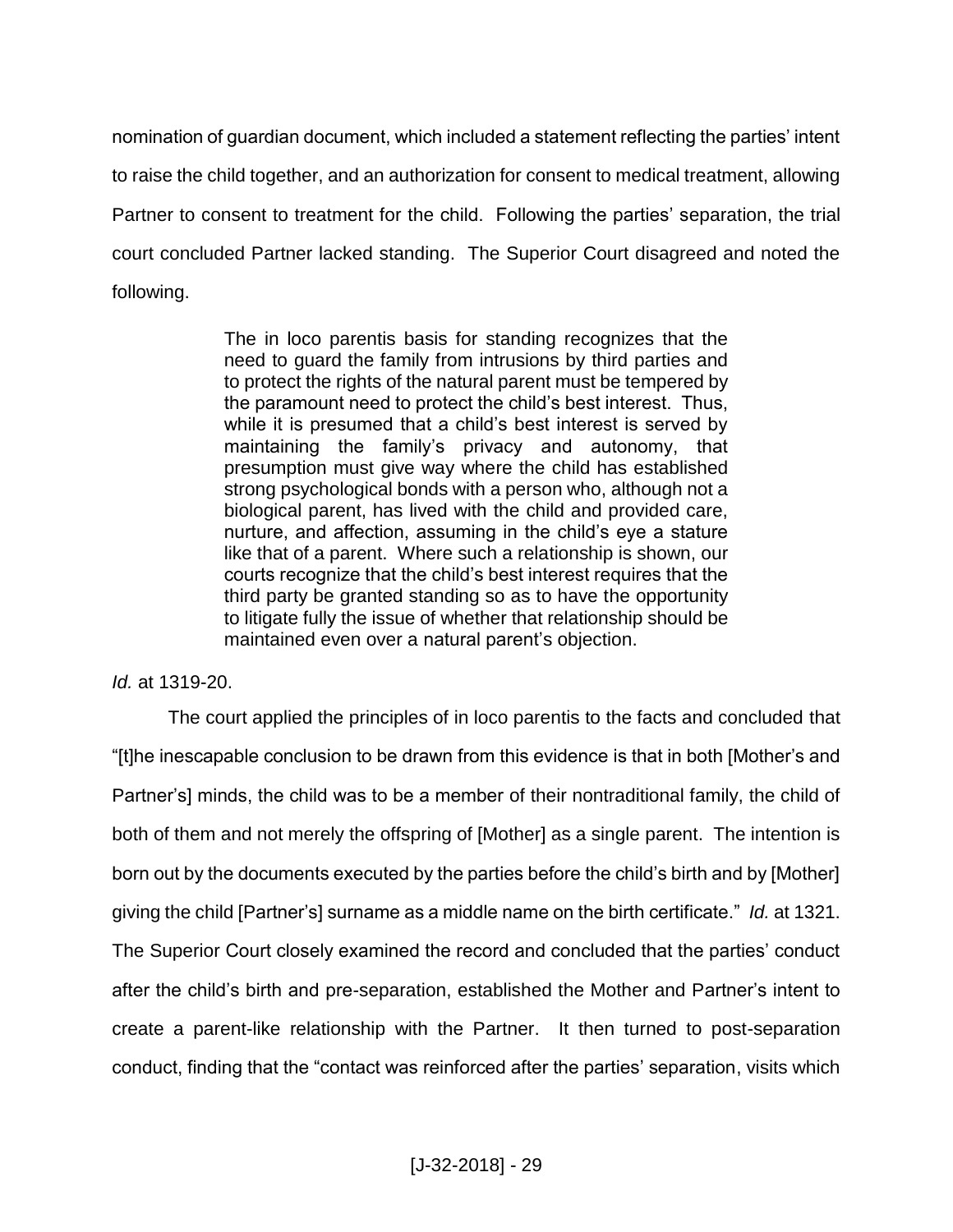occurred with a frequency and regularity similar to that of post-separation visits by many noncustodial natural parents and thus must be considered adequate to maintain any bond previously created." *Id.* at 1322. Thus, the Superior Court concluded Partner had standing to challenge custody.

The paramount concern in child custody cases is the best interests of the child. *K.C. v. L.A.*, 128 A.3d at 775. The important screening functions of standing requirements protect the child and the family from unnecessary intrusion by third parties. *See D.G.*, 91 A.3d at 708; *K.W.*, 157 A.3d at 503-04. C.G. seeks to have this Court adopt a rule that the decisive factor in this assessment is the existence of a bond between the third party and the child. Our case law does not support such a loose application of standing principles. The appellate courts of this Commonwealth have consistently described the prerequisites to in loco parentis standing as assumption of parental status and discharge of parental duties. 16 *See Peters v. Costello*, 891 A.2d 705, 710 (Pa. 2005); *K.W.*, 157 A.3d at 505. Here, the trial court found C.G.'s evidence lacking in these important regards based on its credibility determinations, faced with conflicting testimony. Of course, it is a concern to the courts whether a child has developed strong psychological bonds, however, such bonds must necessarily be based on the assumption of parental status and discharge of parental duties in order to achieve this legal status. *See J.A.L.*, 682 A.2d at 1319-20. Indeed, if the determining factor were the child's development of a bond with the person seeking standing, it would be of no moment to the court if the bond was forged contrary to the natural parent's wishes. Acceptance of such a rule would undermine well-established principles of in loco parentis analyses. *See T.B.*, 786 A.2d

<sup>&</sup>lt;sup>16</sup> The in loco parentis test has been applied in the same fashion regardless of whether the person seeking in loco parentis is a former step-parent or a former same-sex partner who had not married the child's biological parent. *See, e.g. Bupp v. Bupp*, 718 A.2d 1278, 1281-82 (Pa. Super. 1998); *J.A.L.*, 682 A.2d at 1318-19.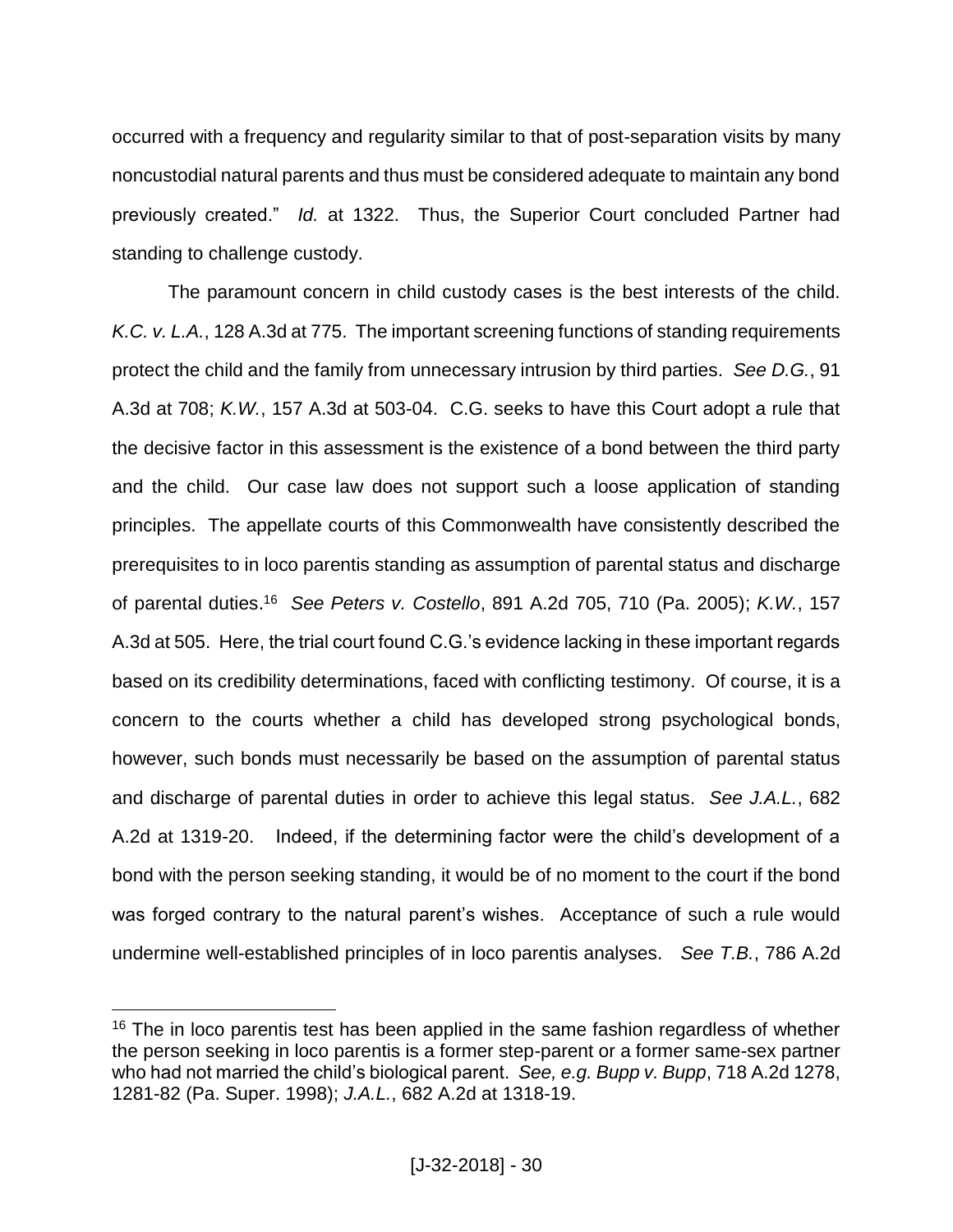at 917 (explaining that a third party "can not place himself *in loco parentis* in defiance of the parent's wishes and the parent/child relationship").

Finally, we turn to the question of the court's treatment of C.G.'s post-separation conduct and its bearing on an in loco parentis analysis. As an initial point, we do not disagree with C.G.'s position that the relevant time frame to determine whether a party stands in loco parentis is when the party developed the relationship with the child with the acquiescence or encouragement of the natural parent. Indeed, it is fundamental that a party must have discharged parental duties and assumed parental status in order to gain standing as a third party. The question is of what relevance, if any, is the conduct of the party after there has been some separation between the party and the child. The Superior Court dismissed a mother's argument that her former paramour lost his in loco parentis standing after the parties separated and she remarried in *Liebner v. Simcox*, 834 A.2d 606, 611 (Pa. Super. 2003) (explaining mother had cited no case law to support the proposition that once attained, in loco parentis status could be lost due to change in circumstances). In *J.A.L.*, the Superior Court acknowledged the post-separation conduct of partners to buttress its conclusion that the former-partner of the mother stood in loco parentis. *See J.A.L.*, 682 A.2d at 1322 ("This early contact was reinforced by visits after the parties' separation, visits which occurred with a frequency and regularity to that of post-separation visits by many noncustodial natural parents and thus must be considered adequate to maintain any bond previously created."). We reiterate, the rights and liabilities arising out of in loco parentis are the same as that between child and parent and its status is conferred upon a person who puts him or herself in the situation of a lawful parent. *See T.B.*, 786 A.2d at 916-17. In *J.A.L.*, the court found the post-separation conduct of both parties supported the in loco parentis determination because it was akin to post-separation conduct of many natural parents.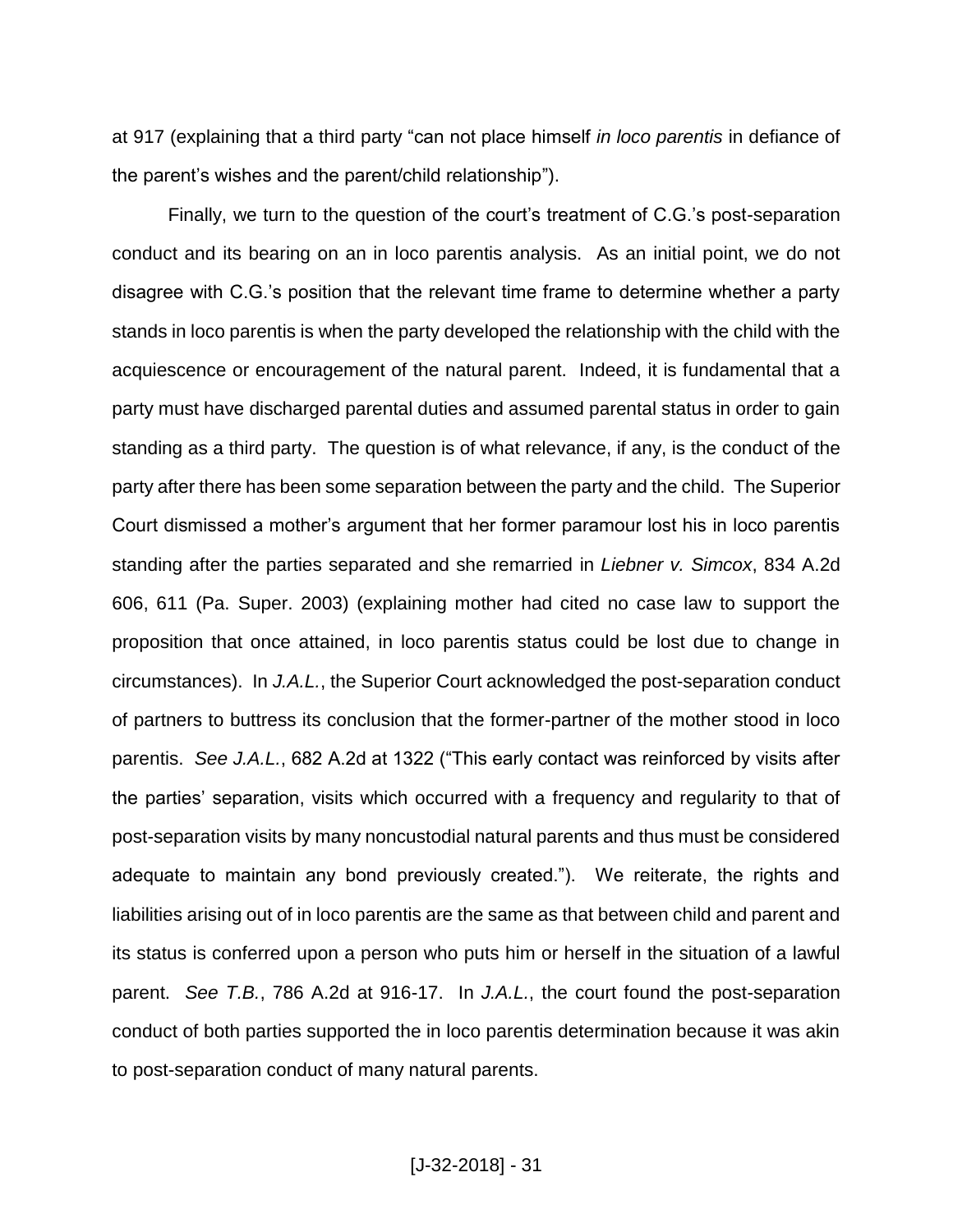In the instant matter, we agree with C.G. that the post-separation conduct should not be determinative of the issue of standing; however, the conduct by either parent or partner may shed light on the analysis of whether the person seeking standing was ever viewed as a parent-like figure. We recognize that in some situations a natural parent may seek to withhold a child from a person who has assumed parental status (or another natural parent). *See, e.g.*, *Jones v. Jones*, 884 A.2d 915, 919 (Pa. Super. 2005) (awarding primary physical custody to former-partner of natural mother who gained in loco parentis status and disapproving of mother's continued attempts to exclude her former-partner following the couple's separation). However, this potential for misconduct does not render the actions of the person seeking in loco parentis status immune from review following a separation. We note in the instant case, despite characterizing the court's analysis of the post-separation contact determinative of whether or not C.G. stood in loco parentis to Child, it was not. The trial court found, and the record supports, that prior to the couple's separation, C.G. did not assume a parental status or discharge parental duties. The trial court simply concluded that the post-separation conduct of C.G. was consistent with its initial determination, as the Superior Court did in *J.A.L.* In loco parentis analyses are necessarily fact-intensive and case-specific inquiries, and we decline to foreclose a trial court from reviewing all relevant evidence in making this important determination that so greatly will impact the family unit.<sup>17</sup>

<sup>&</sup>lt;sup>17</sup> Indeed, we find persuasive J.H.'s position that it would be incongruous to ignore all post-separation conduct between a third-party and a child for the purpose of assessing whether the party stood in loco parentis, when the Adoption Act provides that a petition seeking involuntary termination of a natural or adoptive parent's rights may be filed if the parent has "evidenced a settled purpose of relinquishing parental claim to a child and has refused or failed to perform parental duties" for a period of at least six months preceding the filing of the petition. 23 Pa.C.S. § 2511. To render all post-separation conduct irrelevant would be to afford a person seeking in loco parentis standing, at any time, a greater advantage to a natural or adoptive parent even in the event the third party had demonstrated his or her relinquishment of parental claims to a child.